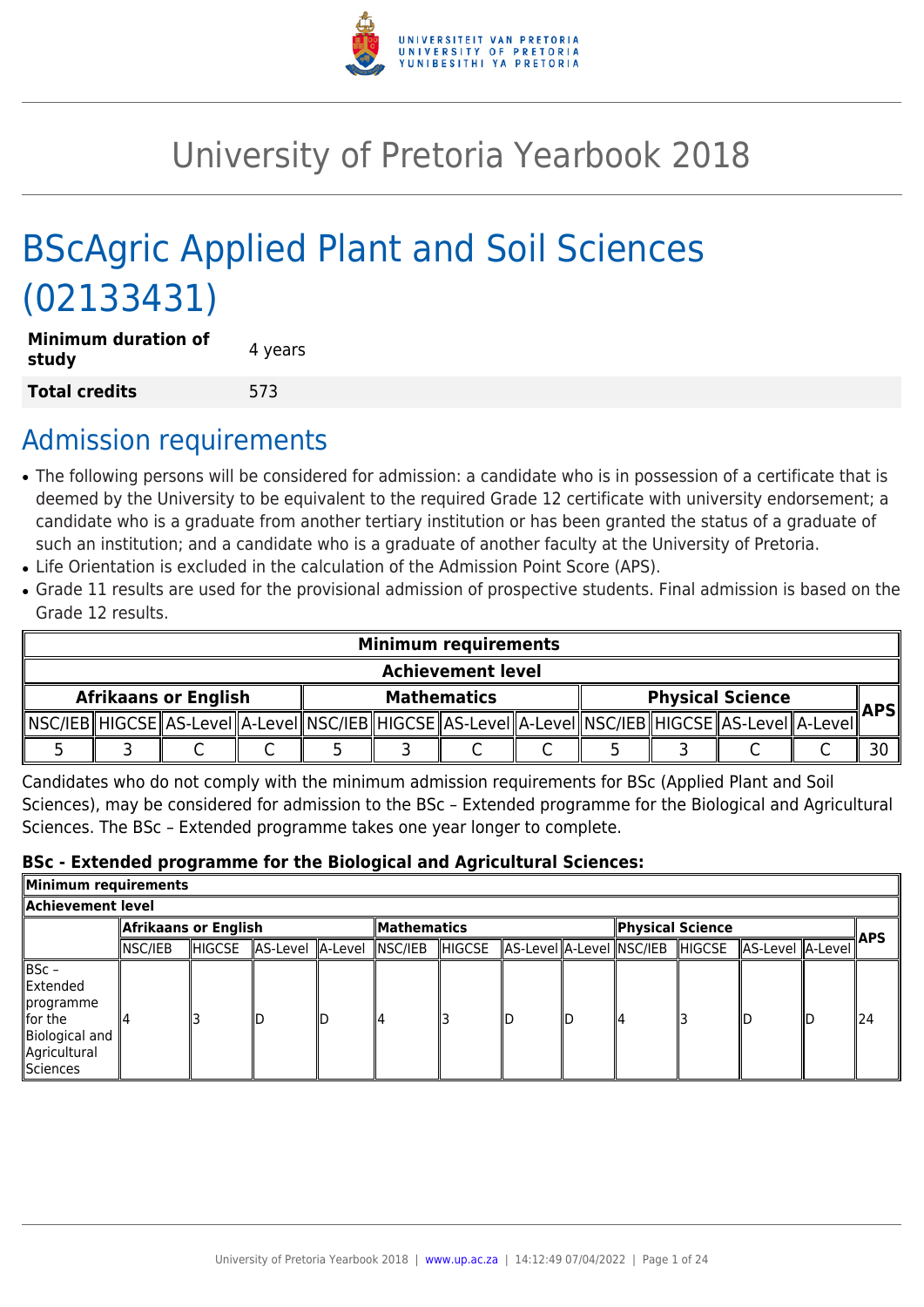

## Other programme-specific information

## **Compilation of curriculum**

Students must register for elective modules in consultation with the head of department who must ensure that the modules do not clash on the set timetable.

The Dean may, in exceptional cases and on recommendation of the head of department, approve deviations from the prescribed curriculum.

## Promotion to next study year

A student will be promoted to the following year of study if he or she passed 100 credits of the prescribed credits for a year of study, unless the Dean on the recommendation of the head of department decides otherwise. A student who does not comply with the requirements for promotion to the following year of study, retains the credit for the modules already passed and may be admitted by the Dean, on recommendation of the head of department, to modules of the following year of study to a maximum of 48 credits, provided that it will fit in with both the lecture and examination timetable.

## Pass with distinction

The BScAgric degree is conferred with distinction if a student obtains a weighted average of at least 75% in the modules of the major subjects in the third and the fourth year of study, with a weighted average of at least 65% in the other modules of the third and the fourth year of study.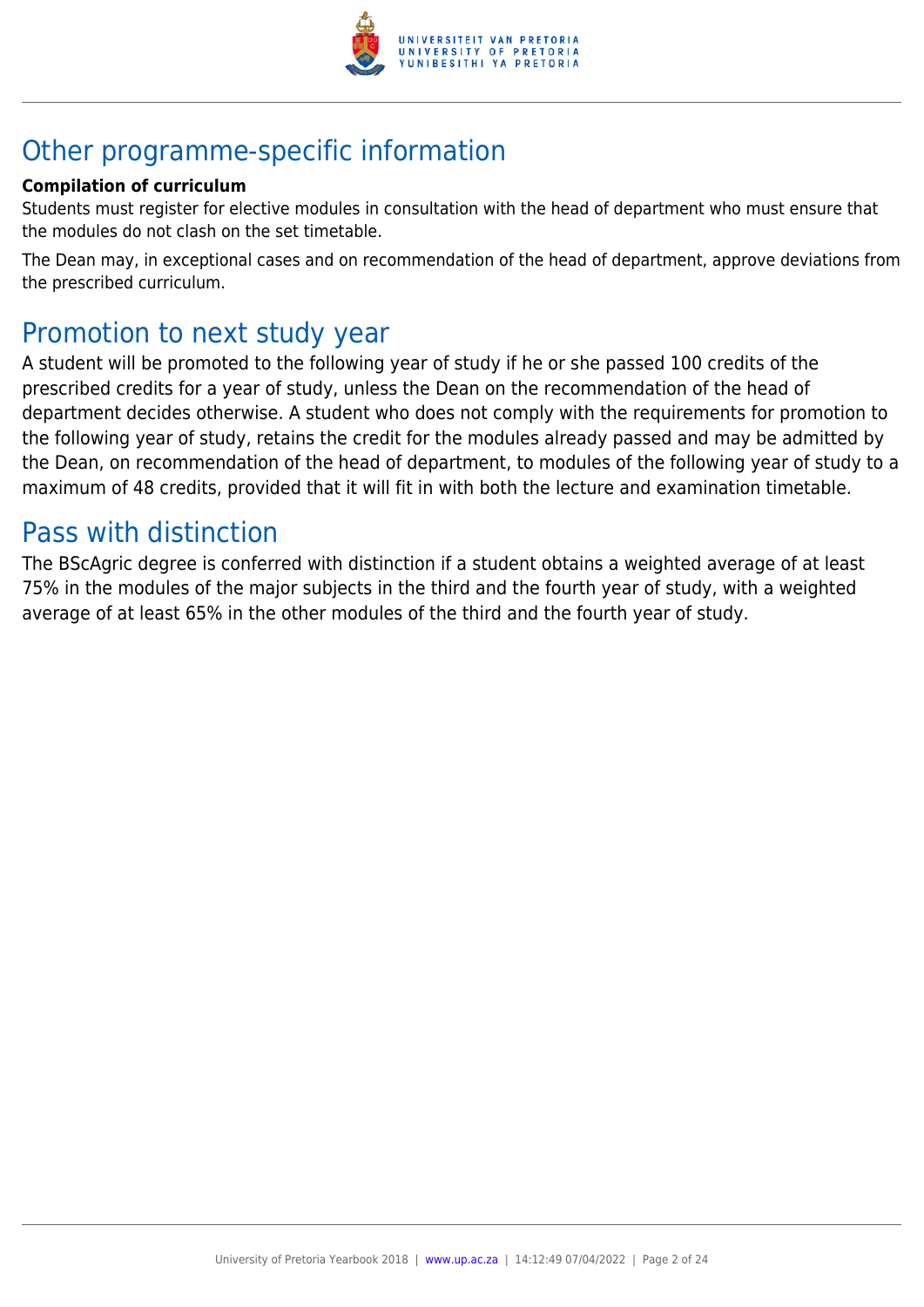

## Curriculum: Year 1

## **Minimum credits: 140**

## **Minimum credits:**

Fundamental  $= 12$ 

 $Core = 128$ 

### **Additional information:**

Students who do not qualify for AIM 102 must register for AIM 111 and AIM 121.

## **Fundamental modules**

## **Academic information management 102 (AIM 102)**

| <b>Module credits</b>         | 6.00                                                                                                                                                                                                                                                                                          |
|-------------------------------|-----------------------------------------------------------------------------------------------------------------------------------------------------------------------------------------------------------------------------------------------------------------------------------------------|
| Service modules               | <b>Faculty of Education</b><br>Faculty of Economic and Management Sciences<br><b>Faculty of Humanities</b><br>Faculty of Law<br><b>Faculty of Health Sciences</b><br>Faculty of Natural and Agricultural Sciences<br>Faculty of Theology and Religion<br><b>Faculty of Veterinary Science</b> |
| <b>Prerequisites</b>          | No prerequisites.                                                                                                                                                                                                                                                                             |
| <b>Contact time</b>           | 2 lectures per week                                                                                                                                                                                                                                                                           |
| <b>Language of tuition</b>    | Separate classes for Afrikaans and English                                                                                                                                                                                                                                                    |
| <b>Department</b>             | <b>Information Science</b>                                                                                                                                                                                                                                                                    |
| <b>Period of presentation</b> | Semester 2                                                                                                                                                                                                                                                                                    |

#### **Module content**

Find, evaluate, process, manage and present information resources for academic purposes using appropriate technology. Apply effective search strategies in different technological environments. Demonstrate the ethical and fair use of information resources. Integrate 21st-century communications into the management of academic information.

## **Academic information management 111 (AIM 111)**

| <b>Module credits</b>  | 4.00                                                                                                                                                                                                                                                                                                                          |
|------------------------|-------------------------------------------------------------------------------------------------------------------------------------------------------------------------------------------------------------------------------------------------------------------------------------------------------------------------------|
| <b>Service modules</b> | Faculty of Engineering, Built Environment and Information Technology<br><b>Faculty of Education</b><br>Faculty of Economic and Management Sciences<br><b>Faculty of Humanities</b><br>Faculty of Law<br><b>Faculty of Health Sciences</b><br>Faculty of Natural and Agricultural Sciences<br>Faculty of Theology and Religion |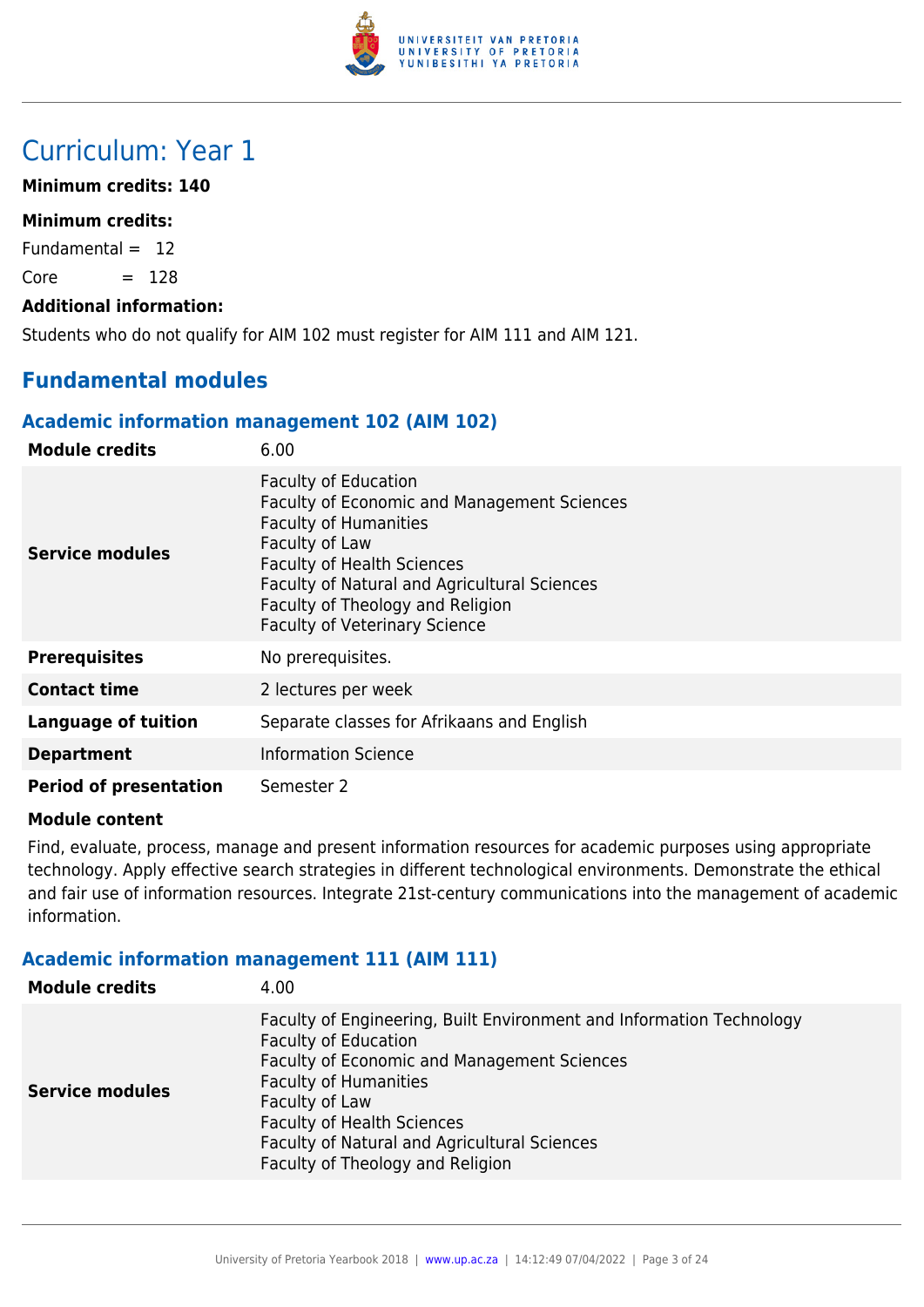

| <b>Prerequisites</b>          | No prerequisites.                          |
|-------------------------------|--------------------------------------------|
| <b>Contact time</b>           | 2 lectures per week                        |
| Language of tuition           | Separate classes for Afrikaans and English |
| <b>Department</b>             | <b>Information Science</b>                 |
| <b>Period of presentation</b> | Semester 1                                 |

Find, evaluate, process, manage and present information resources for academic purposes using appropriate technology.

## **Academic information management 121 (AIM 121)**

| <b>Module credits</b>         | 4.00                                                                                                                                                                                                                                                                                                                                                                  |
|-------------------------------|-----------------------------------------------------------------------------------------------------------------------------------------------------------------------------------------------------------------------------------------------------------------------------------------------------------------------------------------------------------------------|
| Service modules               | Faculty of Engineering, Built Environment and Information Technology<br><b>Faculty of Education</b><br>Faculty of Economic and Management Sciences<br><b>Faculty of Humanities</b><br>Faculty of Law<br><b>Faculty of Health Sciences</b><br>Faculty of Natural and Agricultural Sciences<br>Faculty of Theology and Religion<br><b>Faculty of Veterinary Science</b> |
| <b>Prerequisites</b>          | No prerequisites.                                                                                                                                                                                                                                                                                                                                                     |
| <b>Contact time</b>           | 2 lectures per week                                                                                                                                                                                                                                                                                                                                                   |
| <b>Language of tuition</b>    | Separate classes for Afrikaans and English                                                                                                                                                                                                                                                                                                                            |
| <b>Department</b>             | <b>Informatics</b>                                                                                                                                                                                                                                                                                                                                                    |
| <b>Period of presentation</b> | Semester 2                                                                                                                                                                                                                                                                                                                                                            |

#### **Module content**

Apply effective search strategies in different technological environments. Demonstrate the ethical and fair use of information resources. Integrate 21st-century communications into the management of academic information.

## **Language and study skills 110 (LST 110)**

| <b>Module credits</b>         | 6.00                                                                                 |
|-------------------------------|--------------------------------------------------------------------------------------|
| <b>Service modules</b>        | Faculty of Natural and Agricultural Sciences<br><b>Faculty of Veterinary Science</b> |
| <b>Prerequisites</b>          | No prerequisites.                                                                    |
| <b>Contact time</b>           | 2 lectures per week                                                                  |
| <b>Language of tuition</b>    | Module is presented in English                                                       |
| <b>Department</b>             | Unit for Academic Literacy                                                           |
| <b>Period of presentation</b> | Semester 1                                                                           |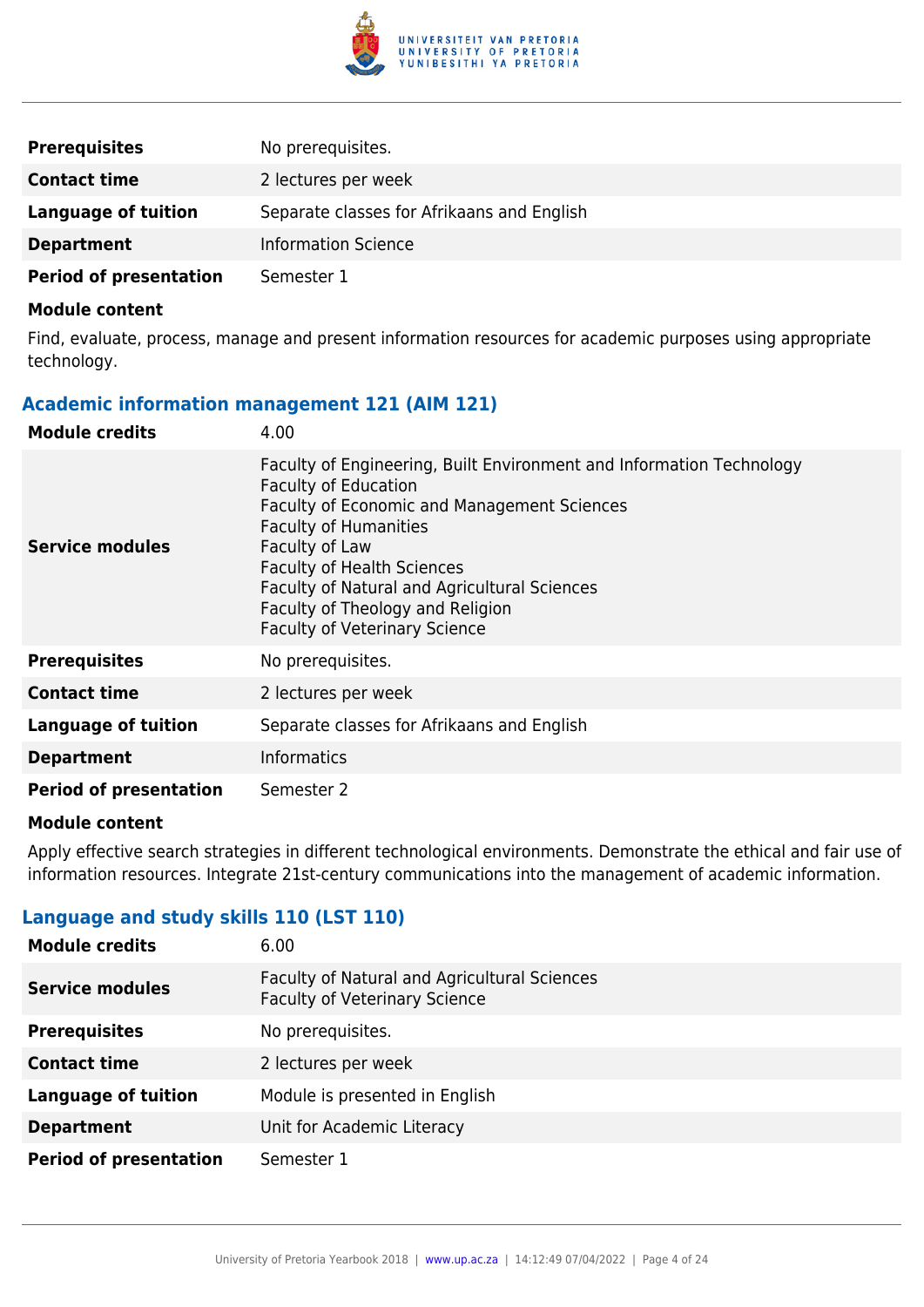

The module aims to equip students with the ability to cope with the reading and writing demands of scientific disciplines.

## **Academic orientation 102 (UPO 102)**

| <b>Module credits</b>         | 0.00                                           |
|-------------------------------|------------------------------------------------|
| Language of tuition           | Afrikaans and English are used in one class    |
| <b>Department</b>             | Natural and Agricultural Sciences Deans Office |
| <b>Period of presentation</b> | Year                                           |

## **Core modules**

## **Biometry 120 (BME 120)**

| <b>Module credits</b>         | 16.00                                                                                                                                                        |
|-------------------------------|--------------------------------------------------------------------------------------------------------------------------------------------------------------|
| <b>Service modules</b>        | Faculty of Engineering, Built Environment and Information Technology<br>Faculty of Natural and Agricultural Sciences<br><b>Faculty of Veterinary Science</b> |
| <b>Prerequisites</b>          | At least 4 (50-59%) in Mathematics in the Grade 12 examination, or at least 50%<br>in both Statistics 113, 123                                               |
| <b>Contact time</b>           | 1 practical per week, 4 lectures per week                                                                                                                    |
| <b>Language of tuition</b>    | Separate classes for Afrikaans and English                                                                                                                   |
| <b>Department</b>             | <b>Statistics</b>                                                                                                                                            |
| <b>Period of presentation</b> | Semester 2                                                                                                                                                   |

## **Module content**

Simple statistical analysis: Data collection and analysis: Samples, tabulation, graphical representation, describing location, spread and skewness. Introductory probability and distribution theory. Sampling distributions and the central limit theorem. Statistical inference: Basic principles, estimation and testing in the one- and two-sample cases (parametric and non-parametric). Introduction to experimental design. One- and twoway designs, randomised blocks. Multiple statistical analysis: Bivariate data sets: Curve fitting (linear and non-linear), growth curves. Statistical inference in the simple regression case. Categorical analysis: Testing goodness of fit and contingency tables. Multiple regression and correlation: Fitting and testing of models. Residual analysis. Computer literacy: Use of computer packages in data analysis and report writing.

| <b>Module credits</b>      | 8.00                                                                                                |
|----------------------------|-----------------------------------------------------------------------------------------------------|
| <b>Service modules</b>     | Faculty of Engineering, Built Environment and Information Technology<br><b>Faculty of Education</b> |
| <b>Prerequisites</b>       | <b>MLB 111 GS</b>                                                                                   |
| <b>Contact time</b>        | 2 lectures per week, fortnightly practicals                                                         |
| <b>Language of tuition</b> | Separate classes for Afrikaans and English                                                          |

## **Plant biology 161 (BOT 161)**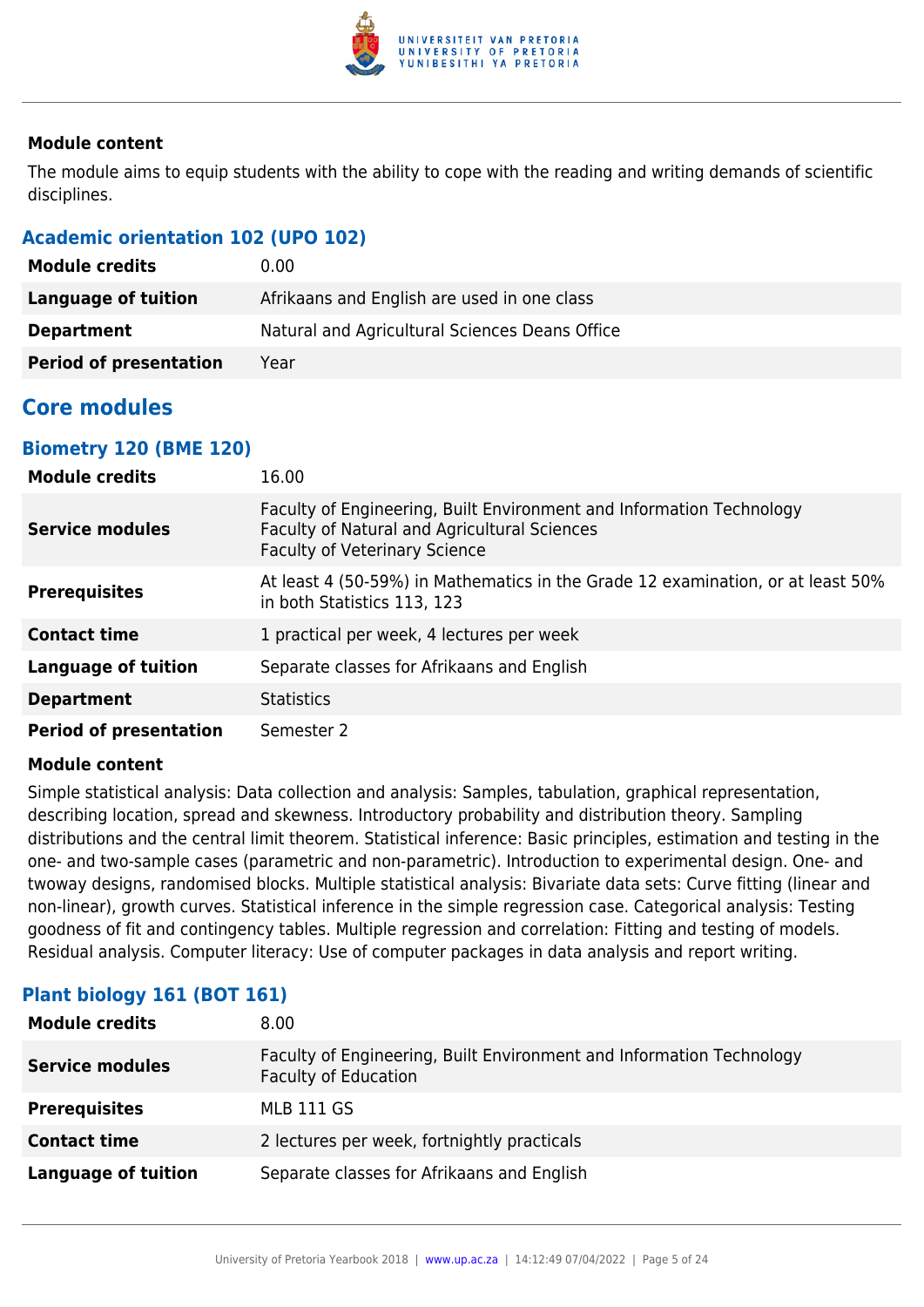

**Period of presentation** Semester 2

#### **Module content**

Basic plant structure and function; introductory plant taxonomy and plant systematics; principles of plant molecular biology and biotechnology; adaptation of plants to stress; medicinal compounds from plants; basic principles of plant ecology and their application in natural resource management.

## **General chemistry 117 (CMY 117)**

| <b>Module credits</b>         | 16.00                                                                                                                                                                            |
|-------------------------------|----------------------------------------------------------------------------------------------------------------------------------------------------------------------------------|
| <b>Service modules</b>        | Faculty of Engineering, Built Environment and Information Technology<br><b>Faculty of Education</b><br><b>Faculty of Health Sciences</b><br><b>Faculty of Veterinary Science</b> |
| <b>Prerequisites</b>          | A candidate must have Mathematics for at least 60% and 60% for Physical<br>Sciences.                                                                                             |
| <b>Contact time</b>           | 1 practical per week, 4 lectures per week                                                                                                                                        |
| <b>Language of tuition</b>    | Separate classes for Afrikaans and English                                                                                                                                       |
| <b>Department</b>             | Chemistry                                                                                                                                                                        |
| <b>Period of presentation</b> | Semester 1                                                                                                                                                                       |

## **Module content**

General introduction to inorganic, analytical and physical chemistry. Atomic structure and periodicity. Molecular structure and chemical bonding using the VSEOR model. Nomenclature of inorganic ions and compounds. Classification of reactions: precipitation, acid-base, redox reactions and gas-forming reactions. Mole concept and stoichiometric calculations concerning chemical formulas and chemical reactions. Principles of reactivity: energy and chemical reactions. Physical behaviour gases, liquids, solids and solutions and the role of intermolecular forces. Rate of reactions: Introduction to chemical kinetics.

## **General chemistry 127 (CMY 127)**

| <b>Module credits</b>         | 16.00                                                                                                                                                                     |
|-------------------------------|---------------------------------------------------------------------------------------------------------------------------------------------------------------------------|
| <b>Service modules</b>        | Faculty of Engineering, Built Environment and Information Technology<br><b>Faculty of Education</b><br><b>Faculty of Health Sciences</b><br>Faculty of Veterinary Science |
| <b>Prerequisites</b>          | Natural and Agricultural Sciences students: CMY 117 GS or CMY 154 GS Health<br>Sciences students: none                                                                    |
| <b>Contact time</b>           | 1 practical per week, 4 lectures per week                                                                                                                                 |
| <b>Language of tuition</b>    | Separate classes for Afrikaans and English                                                                                                                                |
| <b>Department</b>             | Chemistry                                                                                                                                                                 |
| <b>Period of presentation</b> | Semester 2                                                                                                                                                                |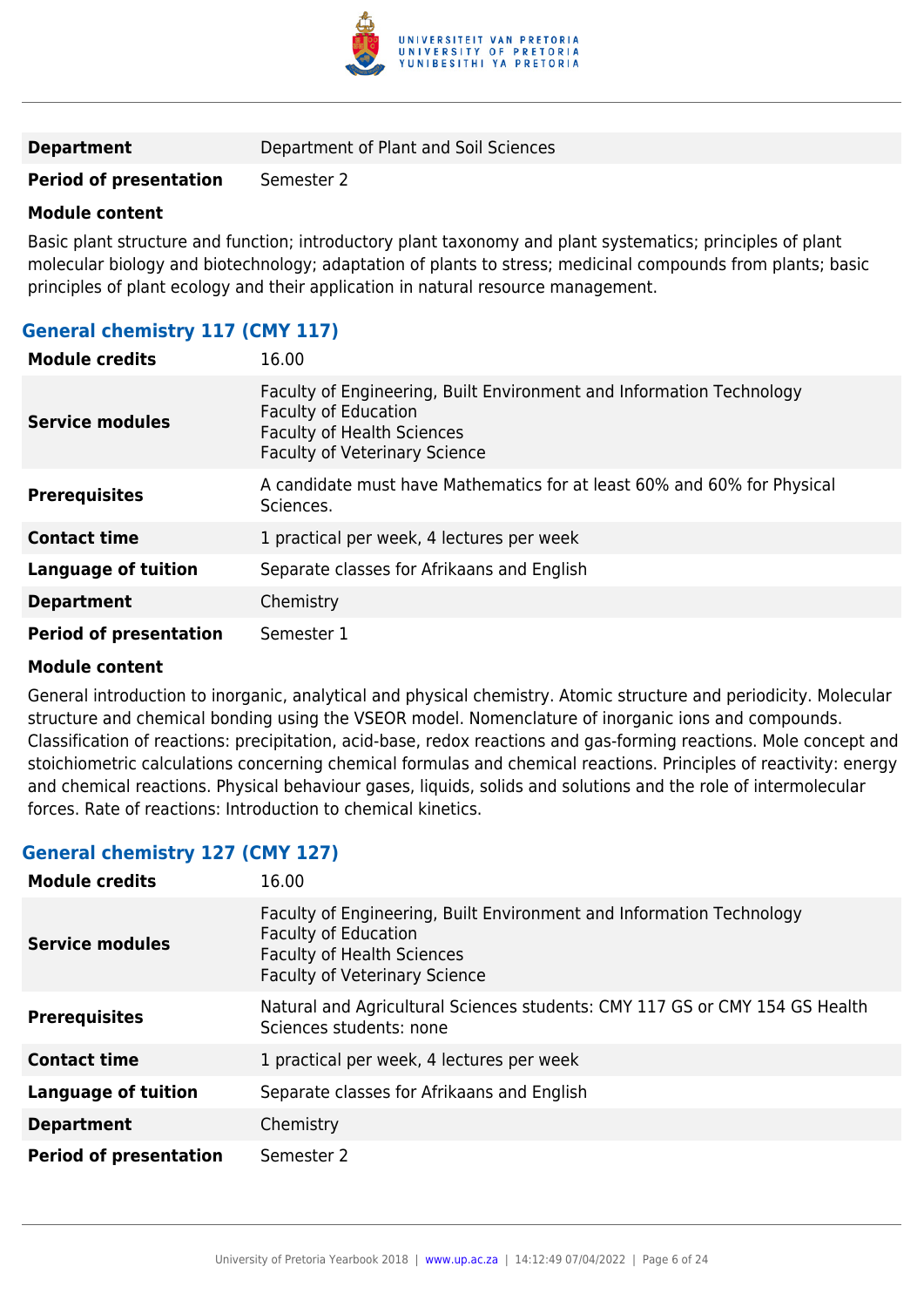

Theory: General physical-analytical chemistry: Chemical equilibrium, acids and bases, buffers, solubility equilibrium, entropy and free energy, electrochemistry. Organic chemistry: Structure (bonding), nomenclature, isomerism, introductory stereochemistry, introduction to chemical reactions and chemical properties of organic compounds and biological compounds, i.e. carbohydrates and aminoacids. Practical: Molecular structure (model building), synthesis and properties of simple organic compounds.

## **Introductory genetics 161 (GTS 161)**

| <b>Module credits</b>         | 8.00                                                                                                                                        |
|-------------------------------|---------------------------------------------------------------------------------------------------------------------------------------------|
| <b>Service modules</b>        | Faculty of Engineering, Built Environment and Information Technology<br><b>Faculty of Education</b><br><b>Faculty of Veterinary Science</b> |
| <b>Prerequisites</b>          | <b>MLB 111 GS</b>                                                                                                                           |
| <b>Contact time</b>           | 2 lectures per week, fortnightly practicals                                                                                                 |
| <b>Language of tuition</b>    | Module is presented in English                                                                                                              |
| <b>Department</b>             | <b>Genetics</b>                                                                                                                             |
| <b>Period of presentation</b> | Semester 2                                                                                                                                  |

#### **Module content**

Chromosomes and cell division. Principles of Mendelian inheritance: locus and alleles, dominance interactions and epistasis. Probability studies. Sex determination and sex linked traits. Pedigree analysis. Extranuclear inheritance. Genetic linkage and chromosome mapping. Chromosome variation.

## **Introduction to microbiology 161 (MBY 161)**

| <b>Module credits</b>         | 8.00                                                                 |
|-------------------------------|----------------------------------------------------------------------|
| <b>Service modules</b>        | Faculty of Engineering, Built Environment and Information Technology |
| <b>Prerequisites</b>          | <b>MLB 111 GS</b>                                                    |
| <b>Contact time</b>           | 1 practical per week, 2 lectures per week                            |
| <b>Language of tuition</b>    | Module is presented in English                                       |
| <b>Department</b>             | Microbiology and Plant Pathology                                     |
| <b>Period of presentation</b> | Semester 2                                                           |

#### **Module content**

The module will introduce the student to the field of Microbiology. Basic Microbiological aspects that will be covered include introduction into the diversity of the microbial world (bacteria, archaea, eukaryotic microorganisms and viruses), basic principles of cell structure and function, microbial nutrition and microbial growth and growth control. Applications in Microbiology will be illustrated by specific examples i.e. bioremediation, animal-microbial symbiosis, plant-microbial symbiosis and the use of microorganisms in industrial microbiology. Wastewater treatment, microbial diseases and food will be introduced using specific examples.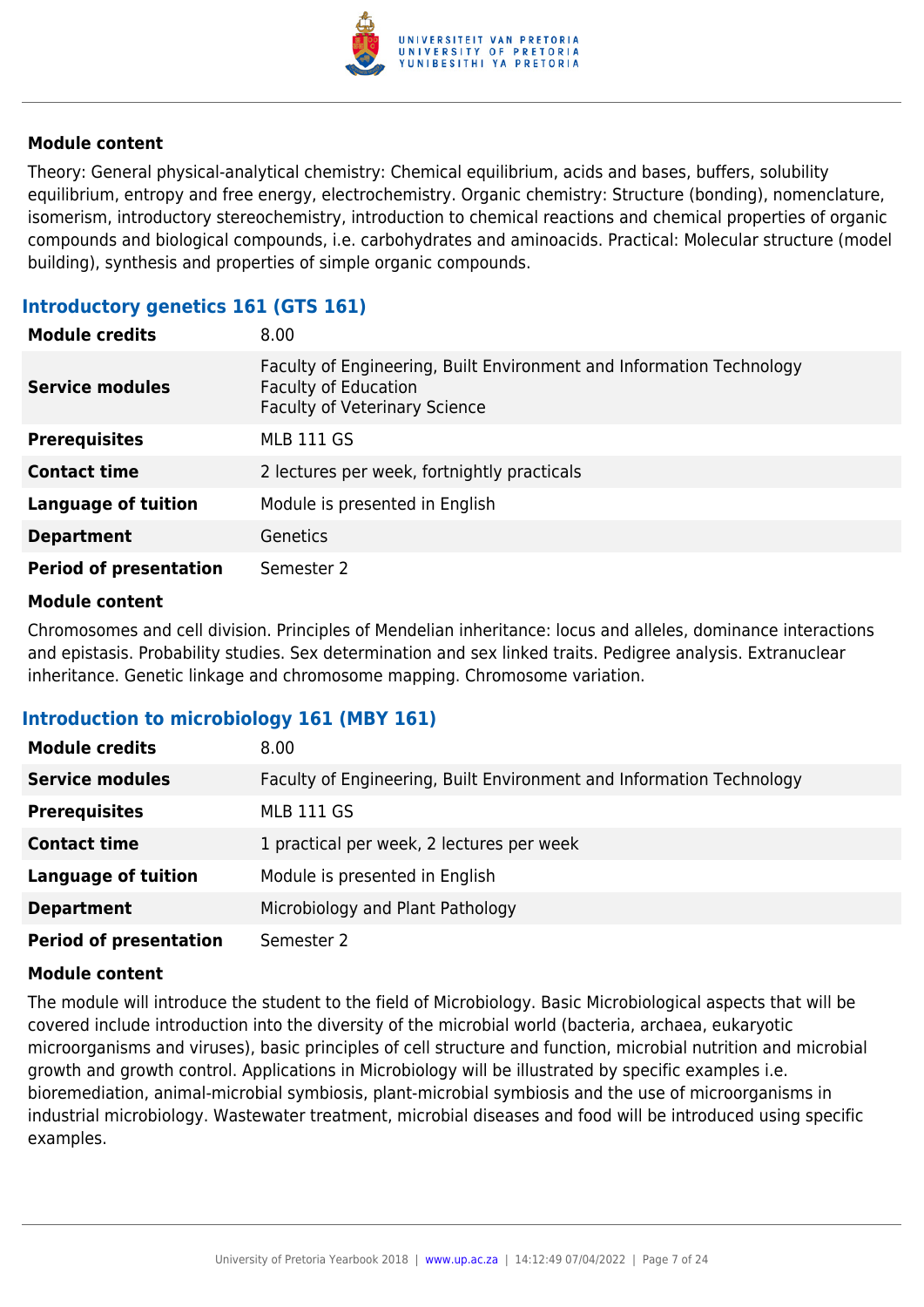

## **Molecular and cell biology 111 (MLB 111)**

| <b>Module credits</b>         | 16.00                                                                                                                                                                            |
|-------------------------------|----------------------------------------------------------------------------------------------------------------------------------------------------------------------------------|
| <b>Service modules</b>        | Faculty of Engineering, Built Environment and Information Technology<br><b>Faculty of Education</b><br><b>Faculty of Health Sciences</b><br><b>Faculty of Veterinary Science</b> |
| <b>Prerequisites</b>          | A candidate who has passed Mathematics with at least 60% in the Grade 12<br>examination                                                                                          |
| <b>Contact time</b>           | 1 practical per week, 4 lectures per week                                                                                                                                        |
| <b>Language of tuition</b>    | Separate classes for Afrikaans and English                                                                                                                                       |
| <b>Department</b>             | Genetics                                                                                                                                                                         |
| <b>Period of presentation</b> | Semester 1                                                                                                                                                                       |

#### **Module content**

Introductory study of the ultra structure, function and composition of representative cells and cell components. General principles of cell metabolism, molecular genetics, cell growth, cell division and differentiation.

## **Physics for biology students 131 (PHY 131)**

| <b>Module credits</b>         | 16.00                                                                                                    |
|-------------------------------|----------------------------------------------------------------------------------------------------------|
| <b>Service modules</b>        | <b>Faculty of Education</b><br><b>Faculty of Health Sciences</b><br><b>Faculty of Veterinary Science</b> |
| <b>Prerequisites</b>          | A candidate must have passed Mathematics with at least 60% in the Grade 12<br>examination                |
| <b>Contact time</b>           | 1 discussion class per week, 1 practical per week, 4 lectures per week                                   |
| <b>Language of tuition</b>    | Separate classes for Afrikaans and English                                                               |
| <b>Department</b>             | Physics                                                                                                  |
| <b>Period of presentation</b> | Semester 1                                                                                               |

#### **Module content**

Units, vectors, one dimensional kinematics, dynamics, work, equilibrium, sound, liquids, heat, thermodynamic processes, electric potential and capacitance, direct current and alternating current, optics, modern physics, radio activity.

## **Mathematics 134 (WTW 134) Module credits** 16.00

| <b>Module credits</b>  | 16.UU                                                                                                                                       |
|------------------------|---------------------------------------------------------------------------------------------------------------------------------------------|
| <b>Service modules</b> | Faculty of Engineering, Built Environment and Information Technology<br><b>Faculty of Education</b><br><b>Faculty of Veterinary Science</b> |
| <b>Prerequisites</b>   | Refer to Regulation 1.2: At least 50% for Mathematics in the Grade 12<br>examination.                                                       |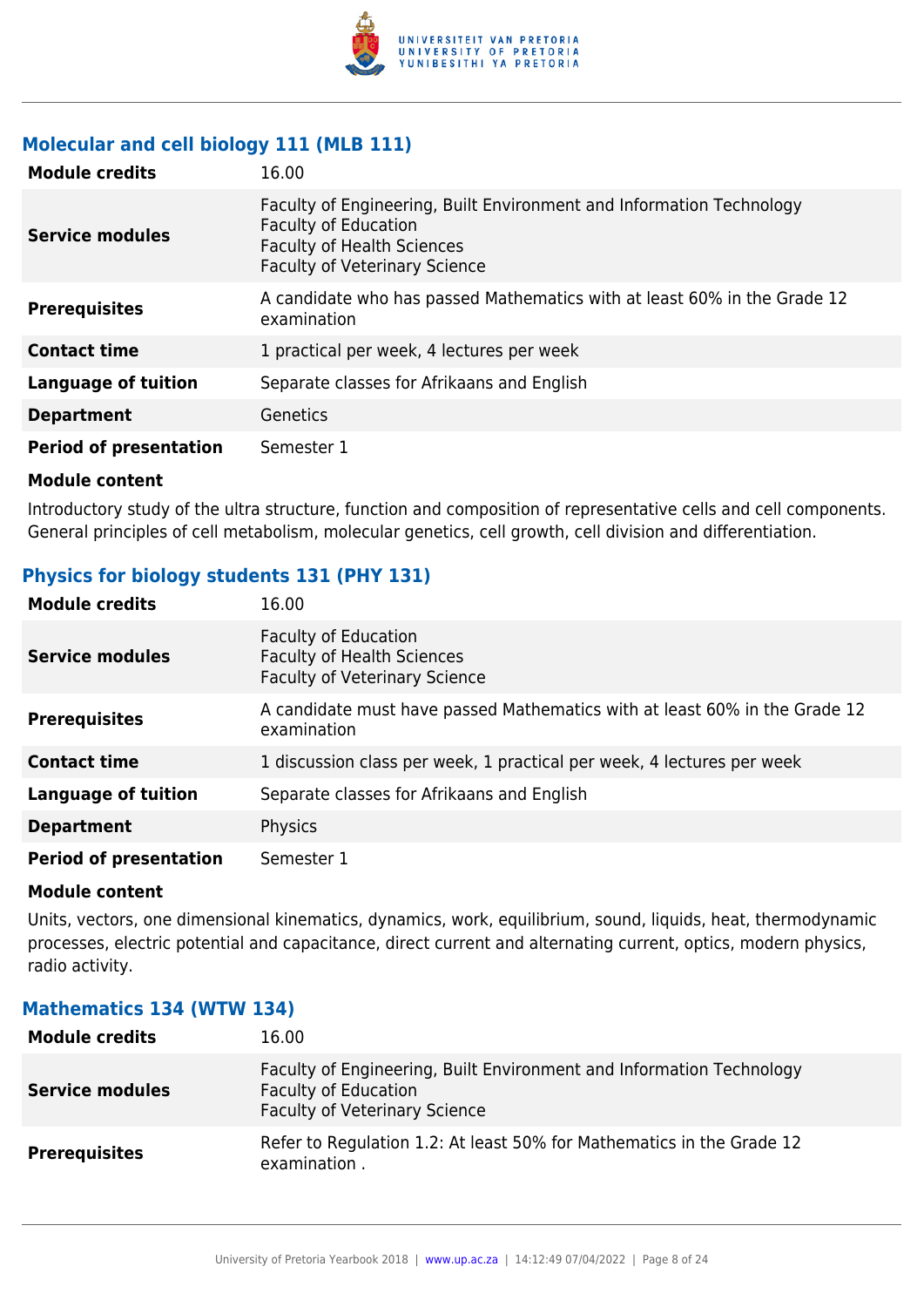

| <b>Contact time</b>           | 1 tutorial per week, 4 lectures per week   |
|-------------------------------|--------------------------------------------|
| Language of tuition           | Separate classes for Afrikaans and English |
| <b>Department</b>             | Mathematics and Applied Mathematics        |
| <b>Period of presentation</b> | Semester 1                                 |

\*Students will not be credited for more than one of the following modules for their degree: WTW 134, WTW 165, WTW 114, WTW 158. WTW 134 does not lead to admission to Mathematics at 200 level and is intended for students who require Mathematics at 100 level only. WTW 134 is offered as WTW 165 in the second semester only to students who have applied in the first semester of the current year for the approximately 65 MBChB, or the 5-6 BChD places becoming available in the second semester and who were therefore enrolled for MGW 112 in the first semester of the current year.

Functions, derivatives, interpretation of the derivative, rules of differentiation, applications of differentiation, integration, interpretation of the definite integral, applications of integration. Matrices, solutions of systems of equations. All topics are studied in the context of applications.

## **Animal diversity 161 (ZEN 161)**

| <b>Module credits</b>         | 8.00                                                         |
|-------------------------------|--------------------------------------------------------------|
| <b>Service modules</b>        | Faculty of Education<br><b>Faculty of Veterinary Science</b> |
| <b>Prerequisites</b>          | MLB 111 GS or TDH                                            |
| <b>Contact time</b>           | 2 lectures per week, fortnightly practicals                  |
| <b>Language of tuition</b>    | Separate classes for Afrikaans and English                   |
| <b>Department</b>             | Zoology and Entomology                                       |
| <b>Period of presentation</b> | Semester 2                                                   |

#### **Module content**

Animal classification, phylogeny, organization and terminology. Evolution of the various animal phyla, morphological characteristics and life cycles of parasitic and non-parasitic animals. Structure and function of reproductive, respiratory, excretory, circulatory and digestive systems.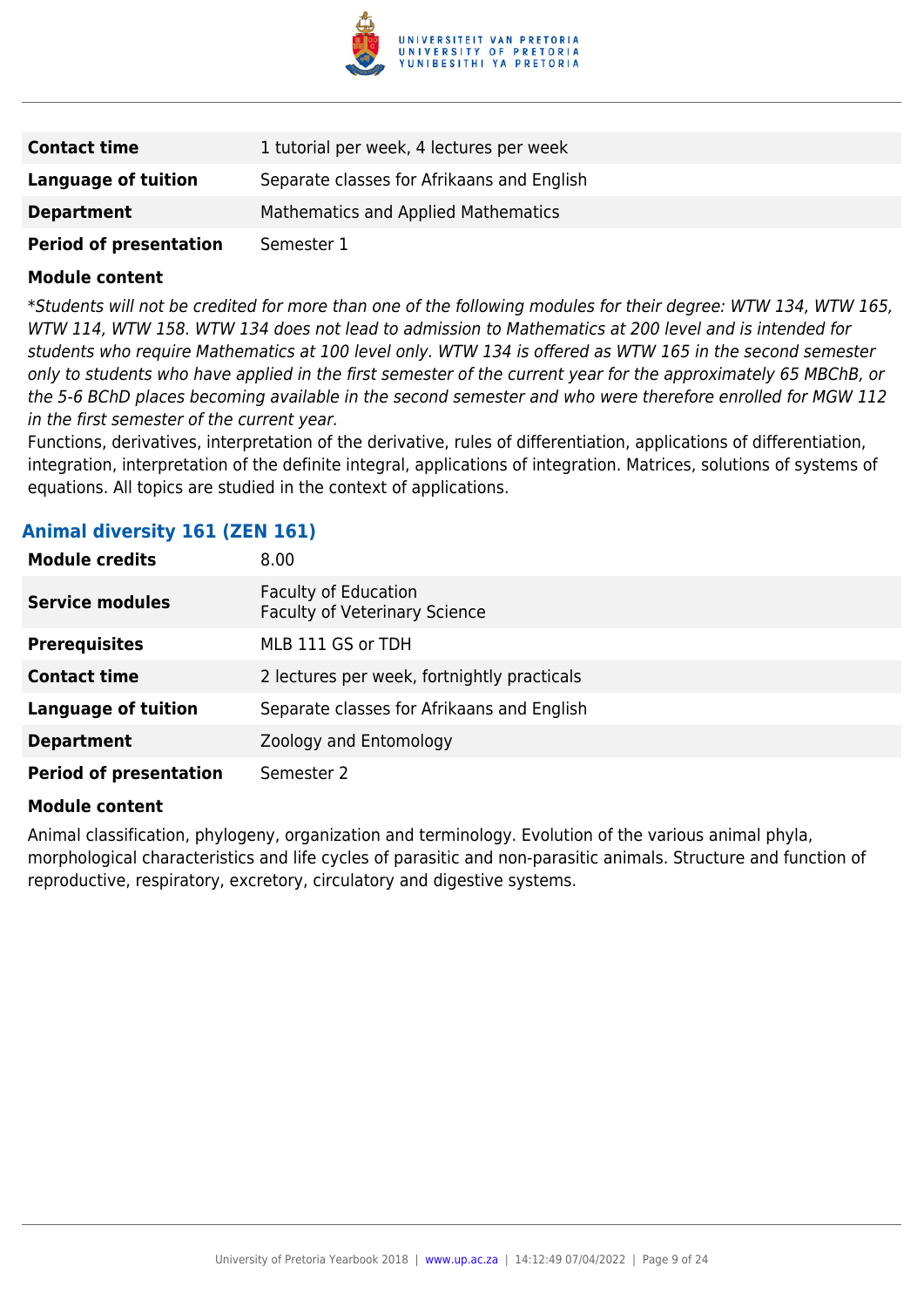

## Curriculum: Year 2

**Minimum credits: 135**

#### **Minimum credits:**

 $Core = 135$ 

## **Core modules**

#### **Introduction to proteins and enzymes 251 (BCM 251)**

| <b>Module credits</b>         | 12.00                                             |
|-------------------------------|---------------------------------------------------|
| <b>Service modules</b>        | <b>Faculty of Health Sciences</b>                 |
| <b>Prerequisites</b>          | CMY 117 GS and CMY 127 GS and MLB 111 GS          |
| <b>Contact time</b>           | 2 lectures per week, 90 minute practical per week |
| <b>Language of tuition</b>    | Afrikaans and English are used in one class       |
| <b>Department</b>             | Biochemistry                                      |
| <b>Period of presentation</b> | Semester 1                                        |

#### **Module content**

Structural and ionic properties of amino acids. Peptides, the peptide bond, primary, secondary, tertiary and quaternary structure of proteins. Interactions that stabilise protein structure, denaturation and renaturation of proteins. Introduction to methods for the purification of proteins, amino acid composition, and sequence determinations. Introduction to enzyme kinetics and enzyme inhibition. Allosteric enzymes, regulation of enzyme activity, active centres and mechanisms of enzyme catalysis. Examples of industrial applications of enzymes. Practical training in laboratory techniques and Good Laboratory Practice. Techniques for the quantitative and qualitative analysis of biological molecules. Processing and presentation of scientific data.

## **South African flora and vegetation 251 (BOT 251)**

| <b>Module credits</b>         | 12.00                                         |
|-------------------------------|-----------------------------------------------|
| <b>Service modules</b>        | <b>Faculty of Education</b>                   |
| <b>Prerequisites</b>          | BOT 161 or permission from head of department |
| <b>Contact time</b>           | 1 practical per week, 2 lectures per week     |
| <b>Language of tuition</b>    | Separate classes for Afrikaans and English    |
| <b>Department</b>             | Department of Plant and Soil Sciences         |
| <b>Period of presentation</b> | Semester 1                                    |

## **Module content**

Origin and affinity of South African flora and vegetation types; principles of plant geography; plant diversity in southern Africa; characteristics, environments and vegetation of South African biomes and associated key ecological processes; centra of plant endemism; rare and threatened plant species; biodiversity conservation and ecosystem management; invasion biology; conservation status of South African vegetation types.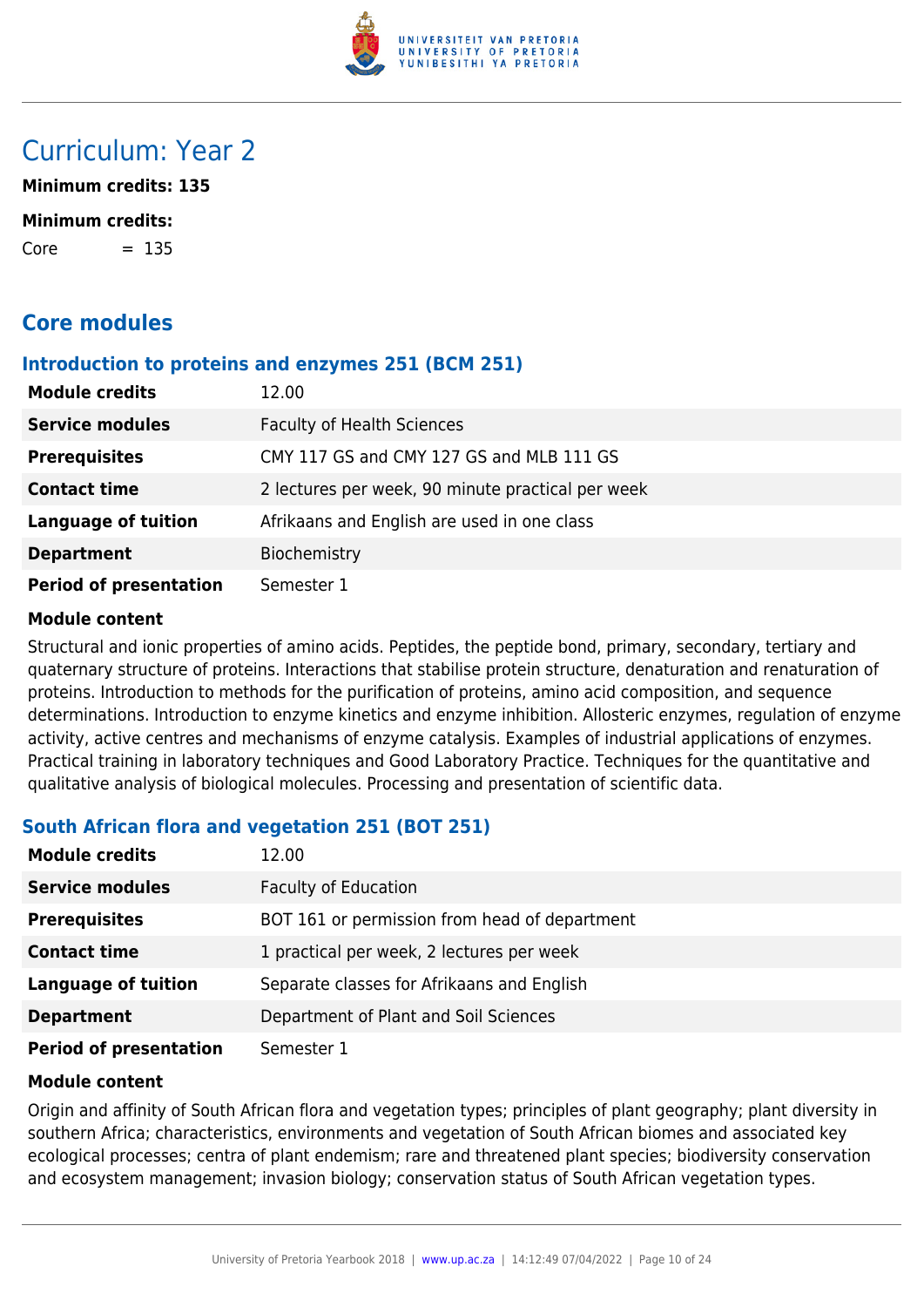

## **Plant physiology and biotechnology 261 (BOT 261)**

| <b>Module credits</b>         | 12.00                                                           |
|-------------------------------|-----------------------------------------------------------------|
| <b>Service modules</b>        | <b>Faculty of Education</b>                                     |
| <b>Prerequisites</b>          | BOT 161, CMY 117, CMY 127 or permission from head of department |
| <b>Contact time</b>           | 1 practical per week, 2 lectures per week                       |
| <b>Language of tuition</b>    | Separate classes for Afrikaans and English                      |
| <b>Department</b>             | Department of Plant and Soil Sciences                           |
| <b>Period of presentation</b> | Semester 2                                                      |

## **Module content**

Nitrogen metabolism in plants; nitrogen fixation in Agriculture; plant secondary metabolism and natural products; photosynthesis and carbohydrate metabolism in plants; applications in solar energy; plant growth regulation and the Green Revolution; plant responses to the environment; developing drought tolerant and disease resistant plants.

## **Introductory soil science 250 (GKD 250)**

| <b>Module credits</b>         | 12.00                                                                |
|-------------------------------|----------------------------------------------------------------------|
| <b>Service modules</b>        | Faculty of Engineering, Built Environment and Information Technology |
| <b>Prerequisites</b>          | CMY 117 GS or TDH                                                    |
| <b>Contact time</b>           | 1 practical per week, 3 lectures per week                            |
| <b>Language of tuition</b>    | Separate classes for Afrikaans and English                           |
| <b>Department</b>             | Department of Plant and Soil Sciences                                |
| <b>Period of presentation</b> | Semester 1                                                           |

## **Module content**

Origin and development of soil, weathering and soil formation processes. Profile differentiation and morphology. Physical characteristics: texture, structure, soil water, atmosphere and temperature. Chemical characteristics: clay minerals, ion exchange, pH, buffer action, soil acidification and salinisation of soil. Soil fertility and fertilisation. Soil classification. Practical work: Laboratory evaluation of simple soil characteristics. Field practicals on soil formation in the Pretoria area.

## **Molecular genetics 251 (GTS 251)**

| <b>Module credits</b>      | 12.00                                                                                               |
|----------------------------|-----------------------------------------------------------------------------------------------------|
| <b>Service modules</b>     | Faculty of Engineering, Built Environment and Information Technology<br><b>Faculty of Education</b> |
| <b>Prerequisites</b>       | GTS 161 GS                                                                                          |
| <b>Contact time</b>        | 2 lectures per week, fortnightly practicals                                                         |
| <b>Language of tuition</b> | Module is presented in English                                                                      |
| <b>Department</b>          | <b>Genetics</b>                                                                                     |
|                            |                                                                                                     |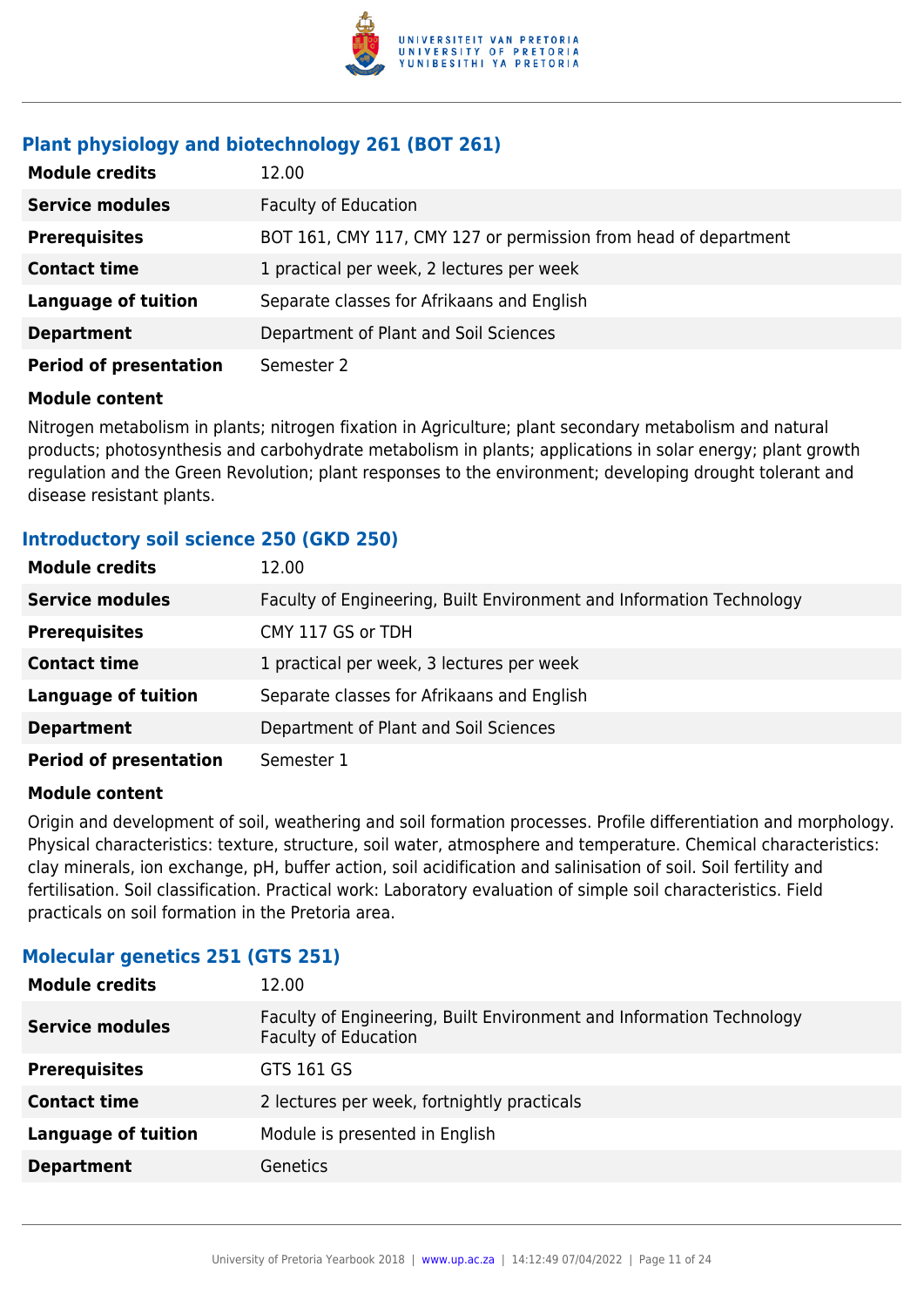

#### **Period of presentation** Semester 1

#### **Module content**

Chemical nature of DNA. Replication transcription, RNA processing and translation. Control of gene expression in prokaryotes and eukaryotes. Recombinant DNA technology and its applications in gene analysis and manipulation.

## **Genetic diversity and evolution 261 (GTS 261)**

| <b>Module credits</b>         | 12.00                                                                                               |
|-------------------------------|-----------------------------------------------------------------------------------------------------|
| <b>Service modules</b>        | Faculty of Engineering, Built Environment and Information Technology<br><b>Faculty of Education</b> |
| <b>Prerequisites</b>          | GTS 251 GS                                                                                          |
| <b>Contact time</b>           | 2 lectures per week, fortnightly practicals                                                         |
| <b>Language of tuition</b>    | Module is presented in English                                                                      |
| <b>Department</b>             | Genetics                                                                                            |
| <b>Period of presentation</b> | Semester 2                                                                                          |

#### **Module content**

Chromosome structure and transposable elements. Mutation and DNA repair. Genomics and proteomics. Organelle genomes. Introduction to genetic analysis of populations: allele and genotypic frequencies, Hardy Weinberg Law, its extensions and implications for different mating systems. Introduction to quantitative and evolutionary genetics.

#### **Introduction to agricultural economics 210 (LEK 210)**

| <b>Module credits</b>         | 12.00                                              |
|-------------------------------|----------------------------------------------------|
| <b>Service modules</b>        | <b>Faculty of Economic and Management Sciences</b> |
| <b>Prerequisites</b>          | No prerequisites.                                  |
| <b>Contact time</b>           | 3 lectures per week                                |
| <b>Language of tuition</b>    | Afrikaans and English are used in one class        |
| <b>Department</b>             | Agricultural Economics Extension and Rural Develo  |
| <b>Period of presentation</b> | Semester 1                                         |

#### **Module content**

Introduction to financial management in agriculture: Farm management and agricultural finance, farm management information; analysis and interpretation of farm financial statements; risk and farm planning. Budgets: partial, break-even, enterprise, total, cash flow and capital budgets. Time value of money. Introduction to production and resource use: the agricultural production function, total physical product curve, marginal physical product curve, average physical product curve, stages of production. Assessing short-term business costs; Economics of short-term decisions. Economics of input substitution: Least-cost use of inputs for a given output, short-term least-cost input use, effects of input price changes. Least-cost input use for a given budget. Economics of product substitution. Product combinations for maximum profit. Economics of crop and animal production.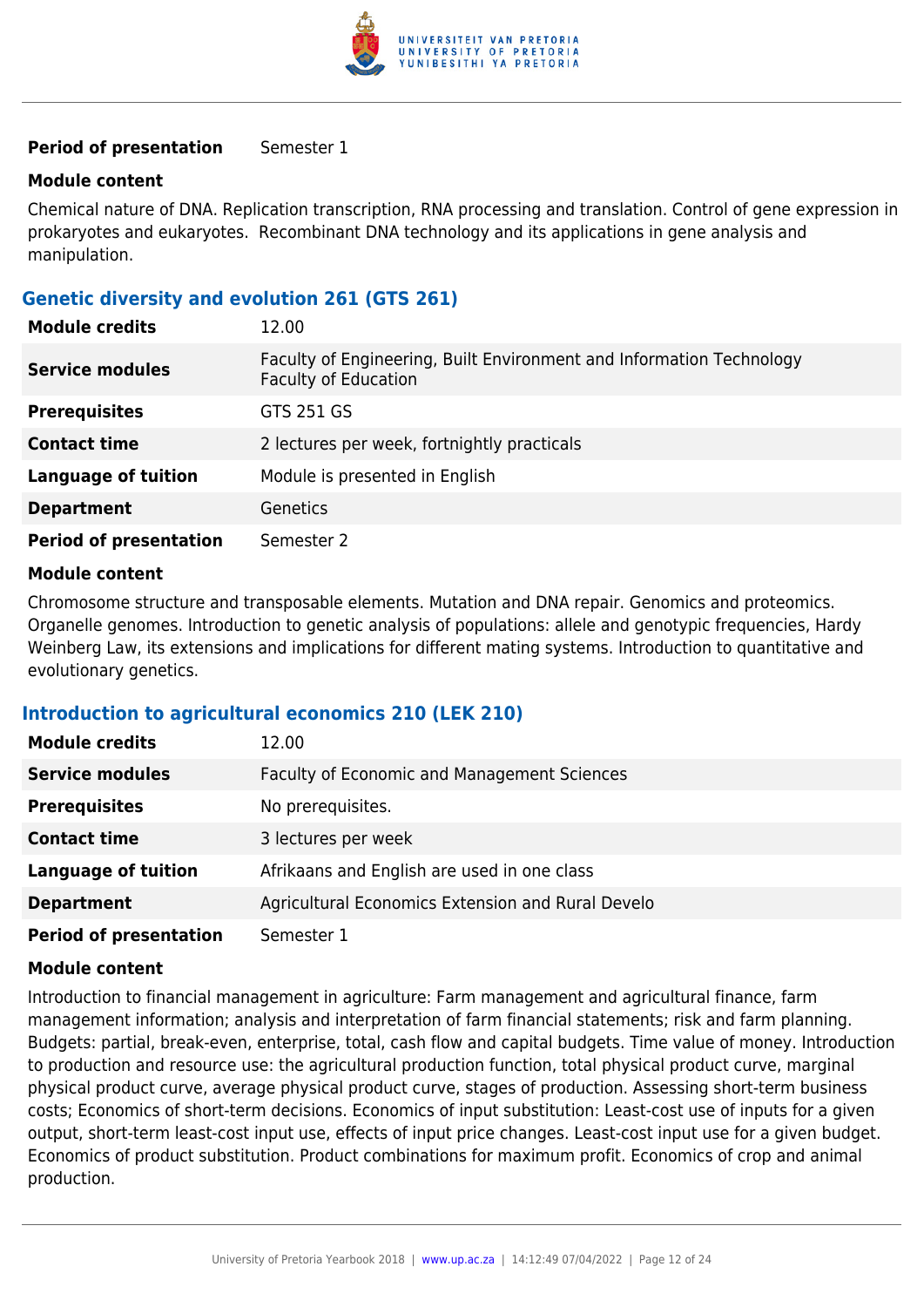

## **Agricultural economics 220 (LEK 220)**

| <b>Module credits</b>         | 12.00                                              |
|-------------------------------|----------------------------------------------------|
| <b>Service modules</b>        | <b>Faculty of Economic and Management Sciences</b> |
| <b>Prerequisites</b>          | [LEK 210 ] or [EKN 113 and/or EKN 120]             |
| <b>Contact time</b>           | 3 lectures per week                                |
| <b>Language of tuition</b>    | Afrikaans and English are used in one class        |
| <b>Department</b>             | Agricultural Economics Extension and Rural Develo  |
| <b>Period of presentation</b> | Semester 2                                         |

#### **Module content**

The agribusiness system; the unique characteristics of agricultural products; marketing functions and costs; market structure; historical evolution of agricultural marketing in South Africa. Marketing environment and price analysis in agriculture: Introduction to supply and demand analysis.

Marketing plan and strategies for agricultural commodities; market analysis; product management; distribution channels for agricultural commodities, the agricultural supply chain, the agricultural futures market.

## **Introduction to crop protection 251 (PLG 251)**

| <b>Module credits</b>         | 12.00                                     |
|-------------------------------|-------------------------------------------|
| <b>Prerequisites</b>          | No prerequisites.                         |
| <b>Contact time</b>           | 1 practical per week, 2 lectures per week |
| <b>Language of tuition</b>    | Module is presented in English            |
| <b>Department</b>             | Department of Plant and Soil Sciences     |
| <b>Period of presentation</b> | Semester 1                                |

#### **Module content**

Development and importance of crop protection. Basic principles in crop protection i.e. epidemic development of disease and insect pest populations, ecology of plant diseases and abiotic factors that affect plant health i.e. environmental pollution and pesticides, nutrient deficiencies and extreme environmental conditions. Ecological aspects of plant diseases, pest outbreaks and weed invasion. Important agricultural pests and weeds. Life cycles of typical disease causing organisms. Basic principles of integrated pest and disease management.

## **Principles of plant pathology 262 (PLG 262)**

| <b>Module credits</b>         | 12.00                                       |
|-------------------------------|---------------------------------------------|
| <b>Prerequisites</b>          | MBY 161                                     |
| <b>Contact time</b>           | 1 practical per week, 2 lectures per week   |
| Language of tuition           | Afrikaans and English are used in one class |
| <b>Department</b>             | Department of Plant and Soil Sciences       |
| <b>Period of presentation</b> | Semester 2                                  |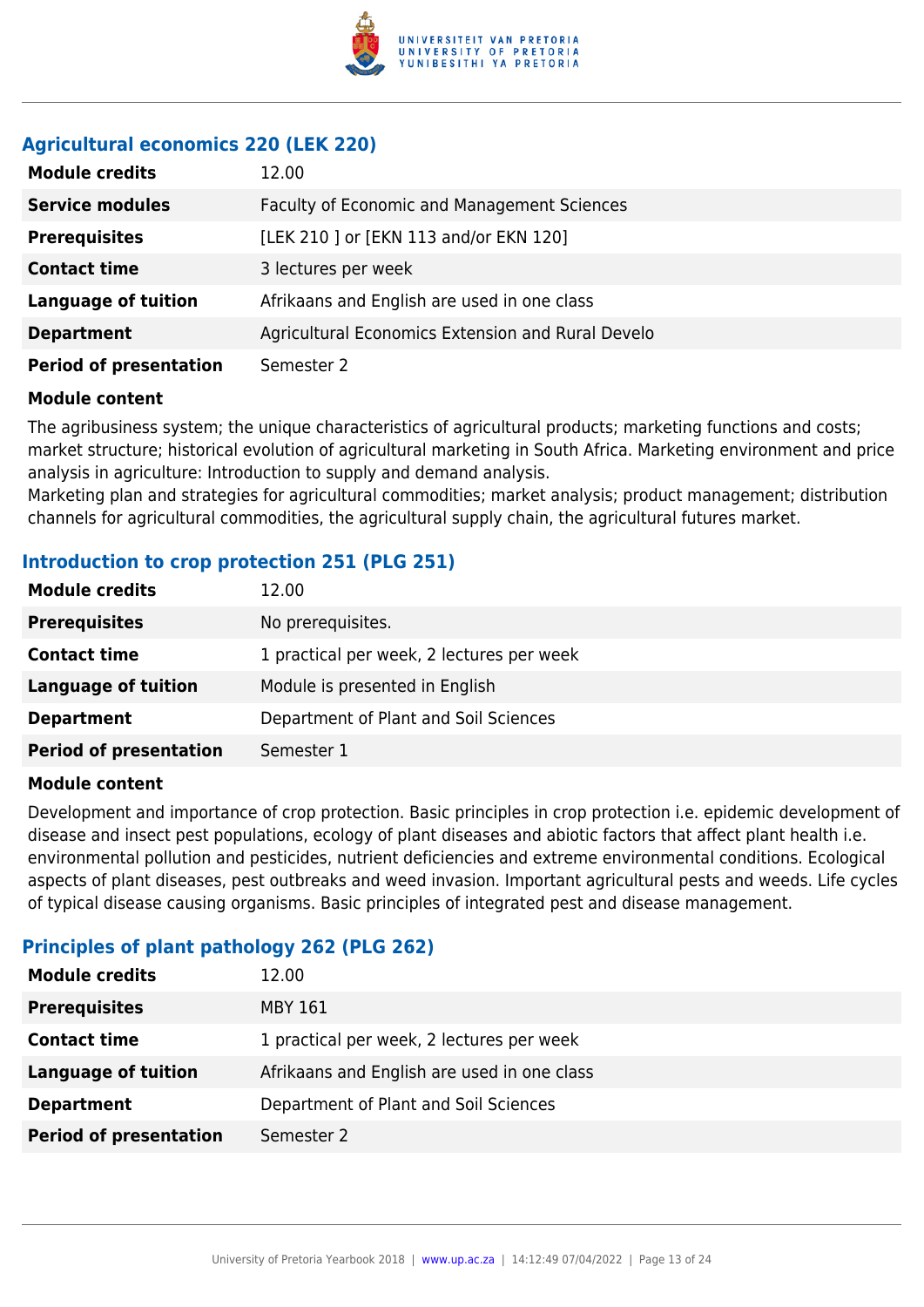

Fundamental principles of plant pathology. The concept of disease in plants. Causes of plant diseases. Stages in development of plant diseases. Disease cycles. Diagnosis of plant diseases.

## **Sustainable crop production and agroclimatology 251 (PPK 251)**

| <b>Module credits</b>         | 15.00                                       |
|-------------------------------|---------------------------------------------|
| <b>Prerequisites</b>          | <b>BOT 161</b>                              |
| <b>Contact time</b>           | 3 lectures per week, fortnightly practicals |
| Language of tuition           | Separate classes for Afrikaans and English  |
| <b>Department</b>             | Department of Plant and Soil Sciences       |
| <b>Period of presentation</b> | Semester 2                                  |

#### **Module content**

Influence of climate on cropping systems in South Africa. The surface energy balance. Hydrological cycles and the soil water balance. Sustainable crop production. Simple radiation and water limited models. Potential yield, target yield and maximum economic yield. Crop nutrition and fertiliser management. Principles of soil cultivation and conservation. Climate change and crop production – mitigation and adaptation.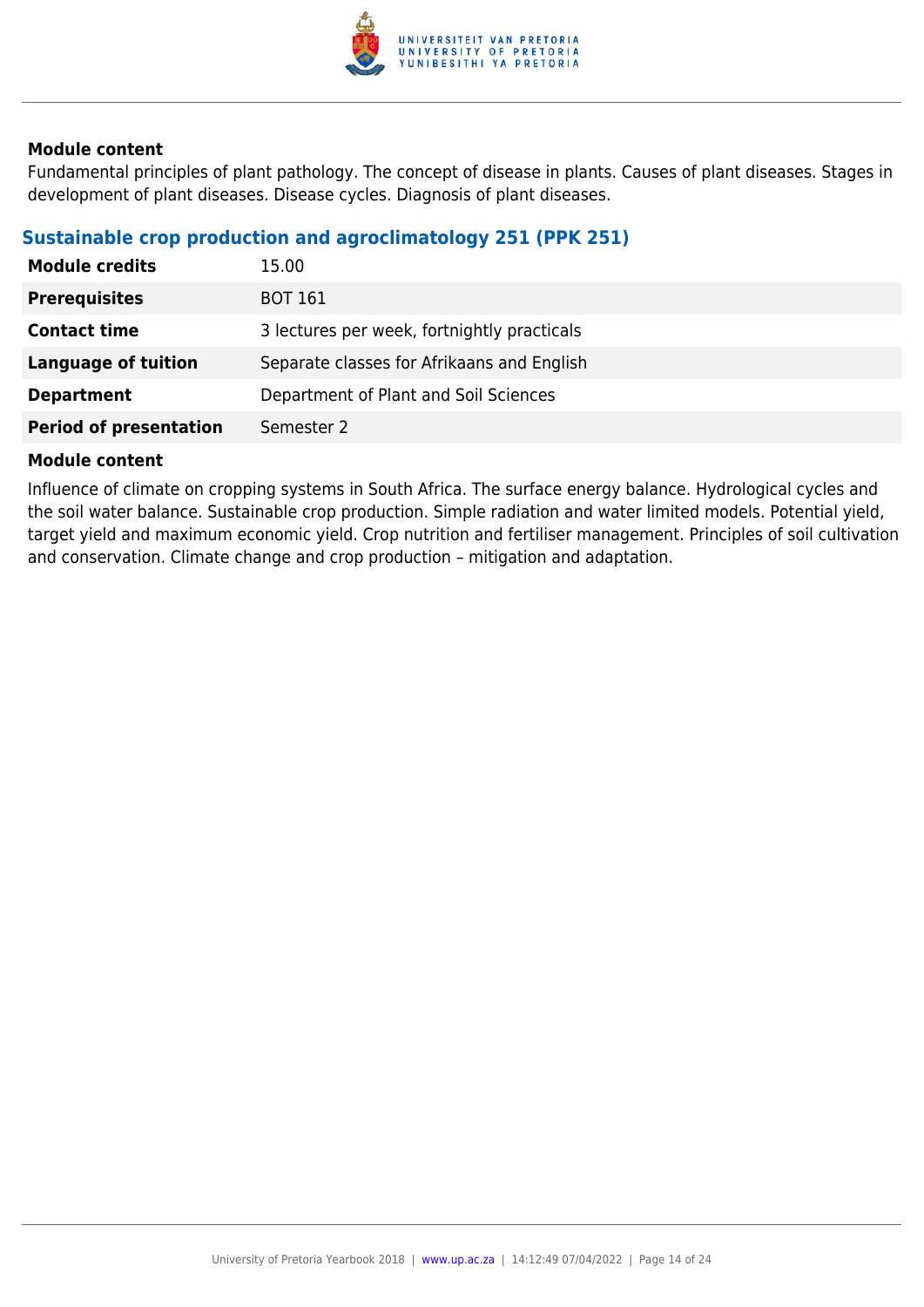

## Curriculum: Year 3

**Minimum credits: 148**

#### **Minimum credits:**

 $Core = 154$ 

## **Core modules**

## **Field crops 361 (AGR 361)**

| <b>Module credits</b>         | 14.00                                       |
|-------------------------------|---------------------------------------------|
| <b>Prerequisites</b>          | <b>PPK 251</b>                              |
| <b>Contact time</b>           | 2 lectures per week, fortnightly practicals |
| <b>Language of tuition</b>    | Separate classes for Afrikaans and English  |
| <b>Department</b>             | Department of Plant and Soil Sciences       |
| <b>Period of presentation</b> | Semester 2                                  |

#### **Module content**

Botanical characteristics, classification, growth requirements, production practices and utilization of crops rich in starch, oil and protein, fibre crops, tobacco, sugarcane and medicinal plants. Visits to research institutions and producers.

## **Plant ecophysiology 356 (BOT 356)**

| <b>Module credits</b>         | 18.00                                         |
|-------------------------------|-----------------------------------------------|
| <b>Service modules</b>        | <b>Faculty of Education</b>                   |
| <b>Prerequisites</b>          | BOT 161 or permission from head of department |
| <b>Contact time</b>           | 1 practical per week, 2 lectures per week     |
| <b>Language of tuition</b>    | Separate classes for Afrikaans and English    |
| <b>Department</b>             | Department of Plant and Soil Sciences         |
| <b>Period of presentation</b> | Semester 1                                    |

#### **Module content**

The emphasis is on the efficiency of the mechanisms whereby C3-, C4 and CAM-plants bind CO2 and how it impacted upon by environmental factors. The mechanisms and factors which determine the respiratory conversion of carbon skeletons and how production is affected thereby will be discussed. Insight into the ecological distribution and manipulation of plants for increased production is gained by discussing the internal mechanisms whereby carbon allocation, hormone production, growth, flowering and fruitset are influenced by external factors. To understand the functioning of plants in diverse environments, the relevant structural properties of plants, and the impact of soil composition, water flow in the soil-plant air continuum and long distance transport of assimilates will be discussed. Various important techniques will be used in the practicals to investigate aspects such as water-use efficiency, photosynthesis and respiration of plants.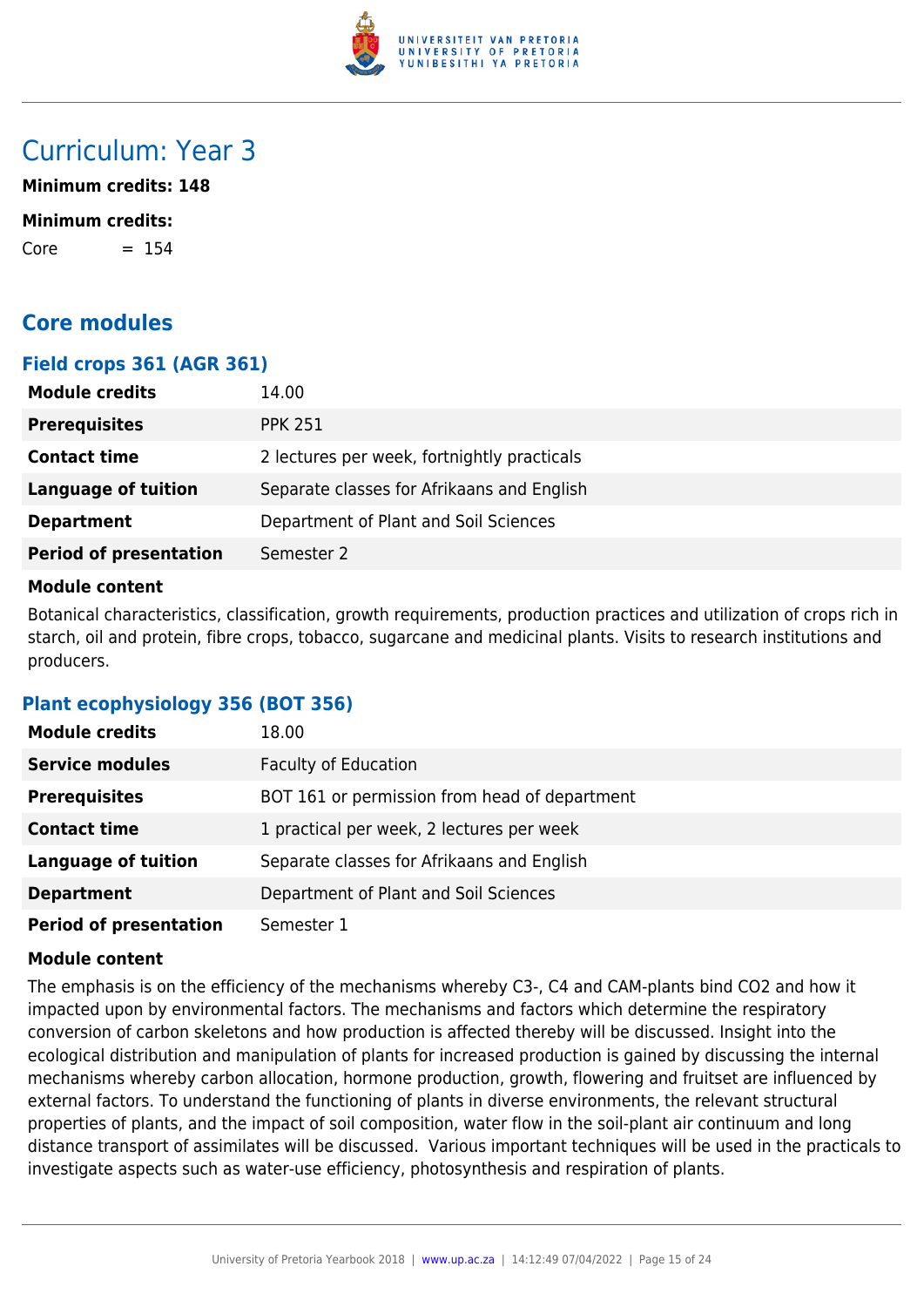

## **Soil chemistry 320 (GKD 320)**

| <b>Module credits</b>         | 14.00                                      |
|-------------------------------|--------------------------------------------|
| <b>Prerequisites</b>          | GKD 250                                    |
| <b>Contact time</b>           | 1 practical per week, 2 lectures per week  |
| Language of tuition           | Separate classes for Afrikaans and English |
| <b>Department</b>             | Department of Plant and Soil Sciences      |
| <b>Period of presentation</b> | Semester 2                                 |
|                               |                                            |

### **Module content**

The more exact chemistry of soils systematically explained by understanding the particular chemical principles. Charge origin. Chemical equilibriums. Manifestations of sorption. Ion exchange. Acidic soils, saline soils and the organic fraction of soil. The chemistry of the important plant nutrient elements P, K and N is explained.

## **Soil classification and surveying 350 (GKD 350)**

| <b>Module credits</b>         | 14.00                                      |
|-------------------------------|--------------------------------------------|
| <b>Prerequisites</b>          | <b>GKD 250 GS</b>                          |
| <b>Contact time</b>           | 1 practical per week, 2 lectures per week  |
| Language of tuition           | Separate classes for Afrikaans and English |
| <b>Department</b>             | Department of Plant and Soil Sciences      |
| <b>Period of presentation</b> | Semester 1                                 |

#### **Module content**

A taxonomic system for South Africa. USDA's Soil Taxonomy. Land suitability evaluation. Optimal resource utilization. The conservation component. Ecological aspects. Ecotype, land types. Soil maps. Practical work: Field practicals and compulsory excursion. Identification of soil horizons, forms and families. Land suitability evaluation. Elementary mapping exercise.

## **Principles and practices 351 (HSC 351)**

| <b>Module credits</b>         | 14.00                                       |
|-------------------------------|---------------------------------------------|
| <b>Prerequisites</b>          | No prerequisites.                           |
| <b>Contact time</b>           | 2 lectures per week, fortnightly practicals |
| <b>Language of tuition</b>    | Separate classes for Afrikaans and English  |
| <b>Department</b>             | Department of Plant and Soil Sciences       |
| <b>Period of presentation</b> | Semester 1                                  |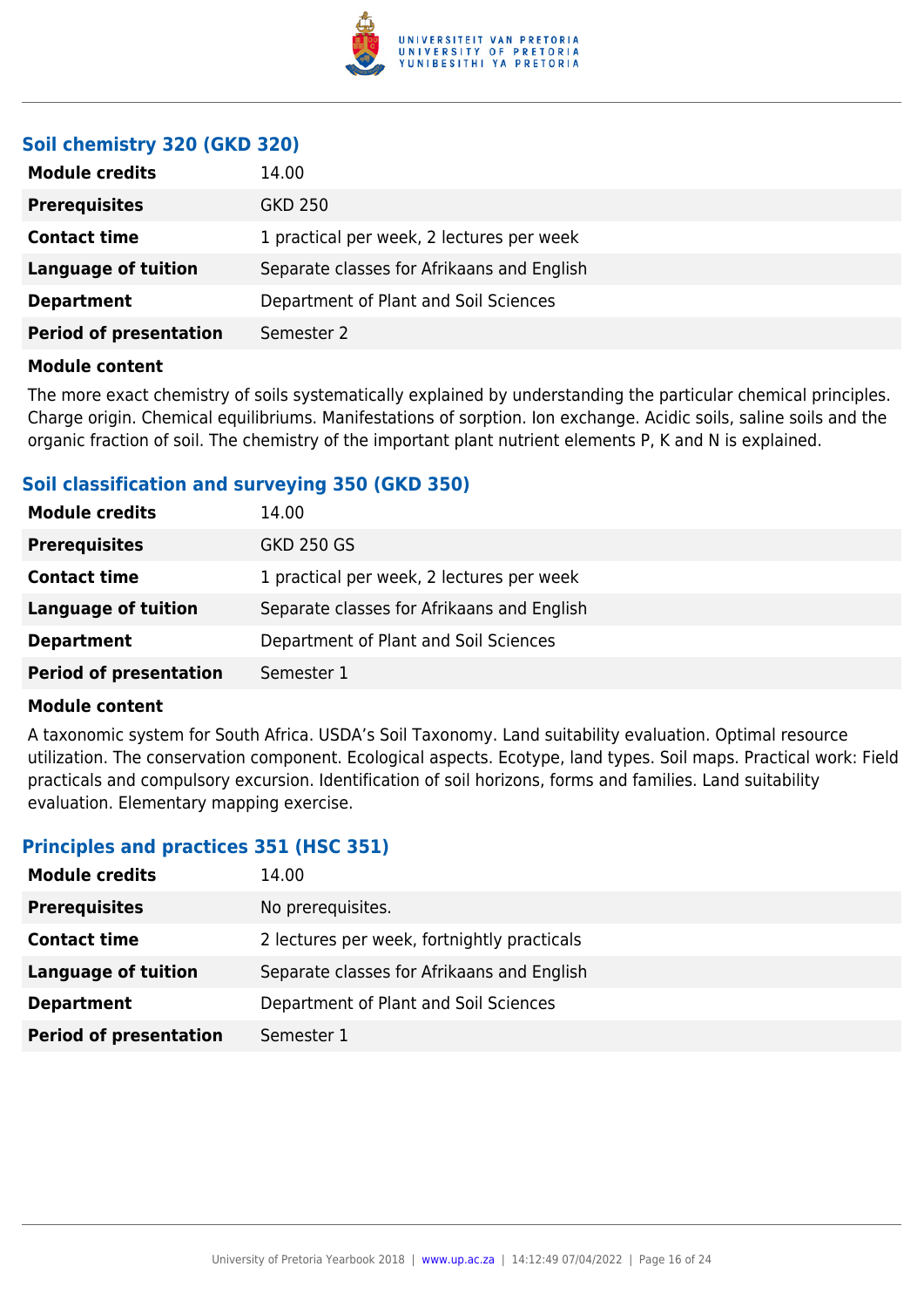

The organised nursery industry in South Africa. Principles: seed production; seed germination; rooting of cuttings; budding and grafting; propagation using specialised organs; micro propagation (tissue culturing). Practices: Greenhouse construction, lighting in the nursery; cooling and heating; soil-based and soil-less growing media; container types; irrigation and fertilisation; growth manipulation; pest and disease management. Management, economic and marketing aspects of a typical nursery operation. Students will get hands-on experience and will visit nurseries.

## **Soil-water relationship and irrigation 350 (PGW 350)**

| <b>Module credits</b>         | 14.00                                       |
|-------------------------------|---------------------------------------------|
| <b>Prerequisites</b>          | GKD 250                                     |
| <b>Contact time</b>           | 2 lectures per week, fortnightly practicals |
| <b>Language of tuition</b>    | Separate classes for Afrikaans and English  |
| <b>Department</b>             | Department of Plant and Soil Sciences       |
| <b>Period of presentation</b> | Semester 1                                  |

#### **Module content**

Quantitative description and measurement of soil water content and potential as well as saturated and unsaturated hydraulic conductivity. Modelling water flow in soil (Darcy's law, Richards's equation). Infiltration, redistribution, evaporation, runoff and percolation. Irrigation in South Africa. Modelling and managing the soil water balance. Plant water consumption and the soil-plant-atmosphere continuum. Irrigation scheduling (soil, plant and atmosphere approaches). Managing poor quality water. Irrigation systems. The module includes a field trip to an irrigation scheme.

## **Plant disease control 363 (PLG 363)**

| <b>Module credits</b>         | 18.00                                          |
|-------------------------------|------------------------------------------------|
| <b>Prerequisites</b>          | PLG251 or PLG262 or TDH. MBY261 is recommended |
| <b>Contact time</b>           | 1 practical per week, 2 lectures per week      |
| <b>Language of tuition</b>    | Module is presented in English                 |
| <b>Department</b>             | Department of Plant and Soil Sciences          |
| <b>Period of presentation</b> | Semester 2                                     |

#### **Module content**

Principles of plant disease control. Non-chemical control including biological control, disease resistance, regulatory measures, cultivation practices, physical methods. Modern chemo-therapy: characteristics, mode of action and application of fungicides, bactericides and nematicides. Principles of integrated disease management.

## **Principles of veld management 310 (WDE 310)**

| <b>Module credits</b> | 12.00                                       |
|-----------------------|---------------------------------------------|
| <b>Prerequisites</b>  | No prerequisites.                           |
| <b>Contact time</b>   | 2 lectures per week, fortnightly practicals |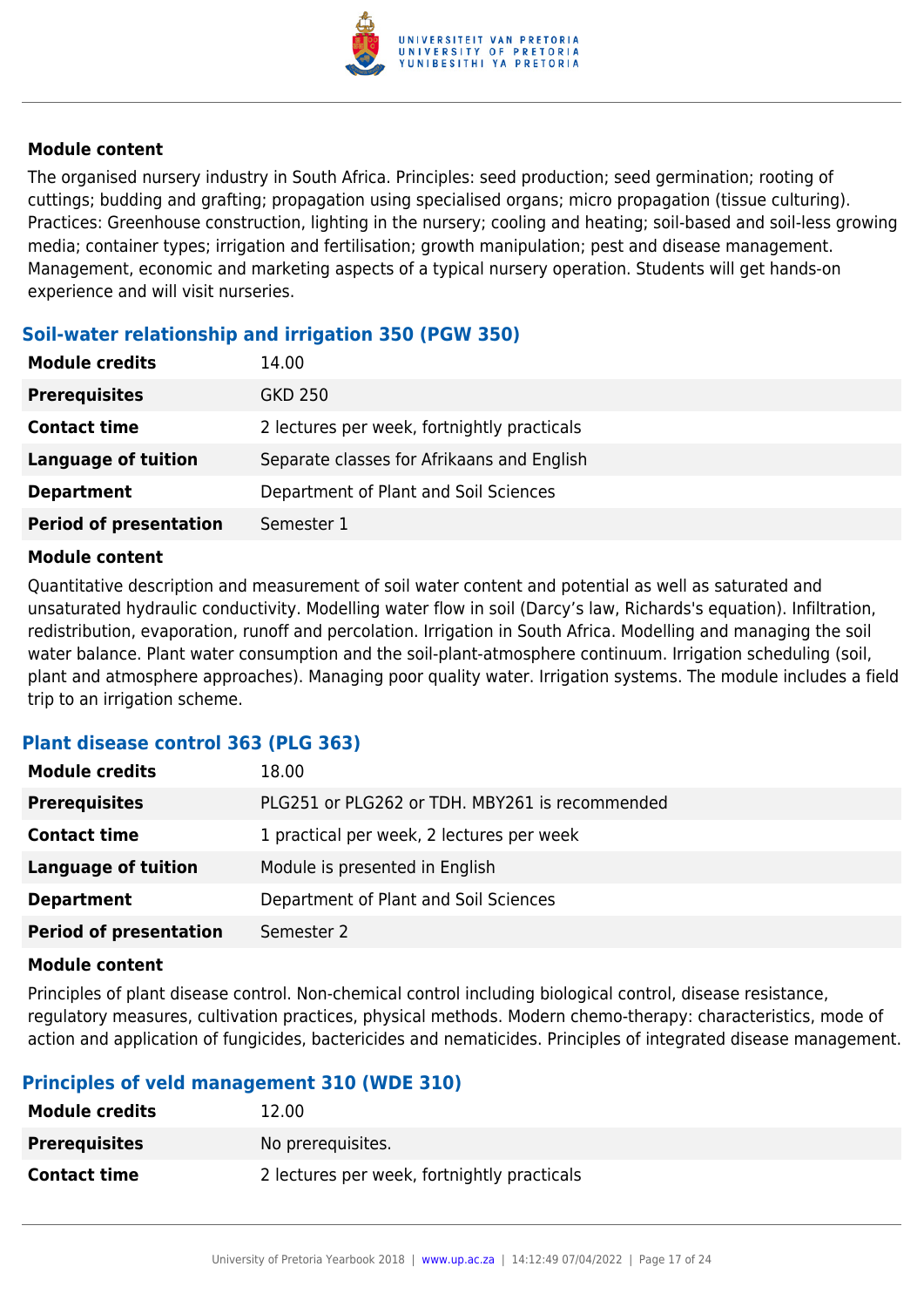

| Language of tuition           | Afrikaans and English are used in one class |
|-------------------------------|---------------------------------------------|
| <b>Department</b>             | Department of Plant and Soil Sciences       |
| <b>Period of presentation</b> | Semester 1                                  |

The influence of biotic and abiotic factors on the productivity of different strata and components of natural pastures. This will enable the student to advise users, with the necessary motivation, on the appropriate use of these strata and components and will form a basis for further research on this system. The principles of veld management s and the influence of management practices on sustainable animal production from natural pastures. This will enable the student to advise users on veld management and veld management principles. It will also form a basis for further research on veld management.

## **Planted pastures and fodder crops 320 (WDE 320)**

| <b>Module credits</b>         | 12.00                                       |
|-------------------------------|---------------------------------------------|
| <b>Prerequisites</b>          | <b>WDE 310</b>                              |
| <b>Contact time</b>           | 2 lectures per week, fortnightly practicals |
| Language of tuition           | Afrikaans and English are used in one class |
| <b>Department</b>             | Department of Plant and Soil Sciences       |
| <b>Period of presentation</b> | Semester 2                                  |

#### **Module content**

The establishment and use of planted pastures species and fodder crops and the conservation of fodder. This will enable students to advise users on establishment and utilization of planted pastures species as well as farmers on the production, conservation and optimum use of fodder. This will also form a basis for further research on planted pastures.

## **Applied entomology 365 (ZEN 365)**

| <b>Module credits</b>         | 18.00                                      |
|-------------------------------|--------------------------------------------|
| <b>Service modules</b>        | <b>Faculty of Education</b>                |
| <b>Prerequisites</b>          | No prerequisites.                          |
| <b>Contact time</b>           | 2 practicals per week, 4 lectures per week |
| <b>Language of tuition</b>    | Module is presented in English             |
| <b>Department</b>             | Zoology and Entomology                     |
| <b>Period of presentation</b> | Quarter 4                                  |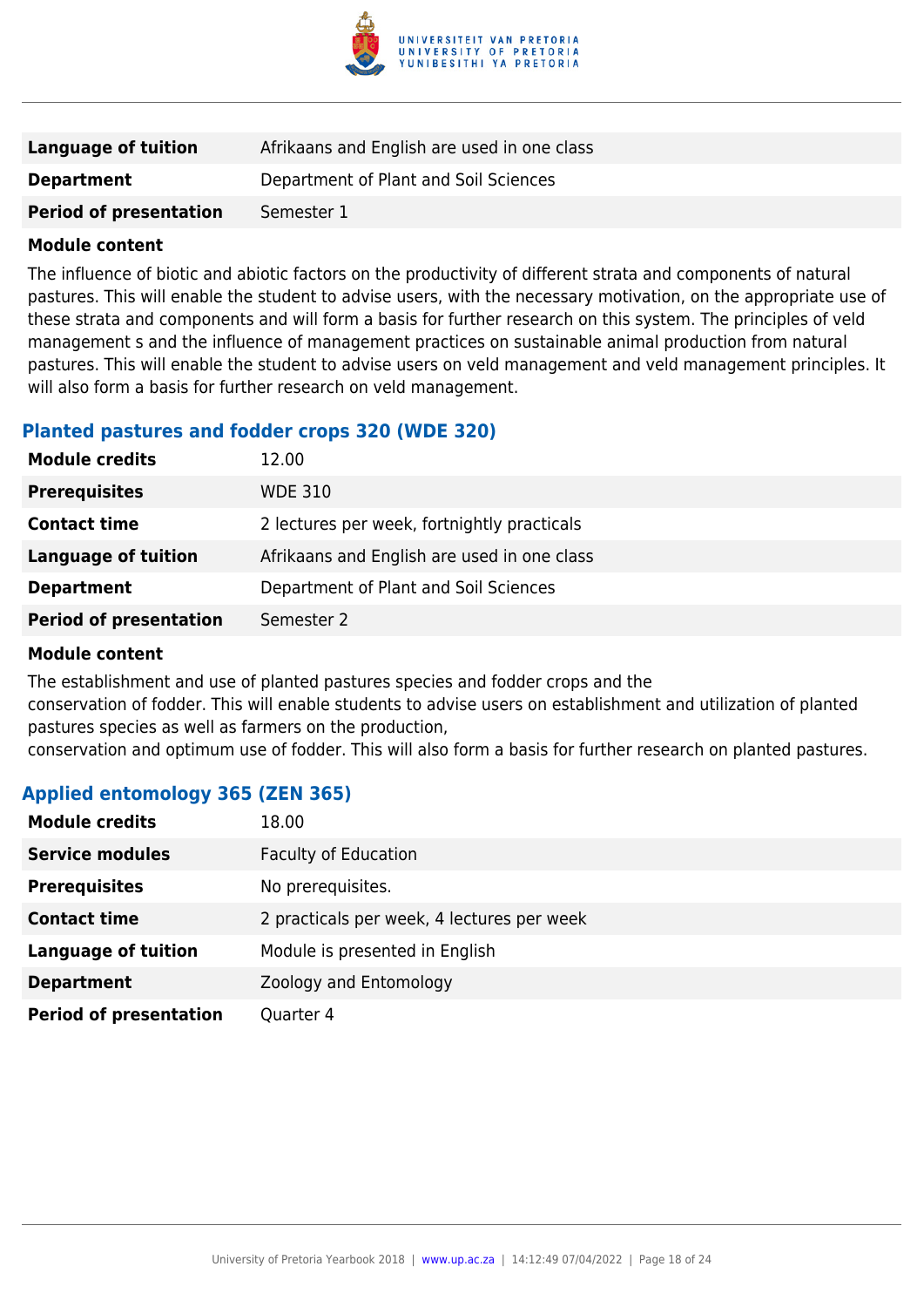

\*It is strongly recommended that students first complete ZEN 355: Insect diversity 355 Impact of insects on economies, human health and well-being. Protection of corps from insect herbivores through monitoring, forecasting and application of the principles of integrated pest management; epidemiology and modern developments in the control of insect vectors of human and animal diseases; insects as a tool in forensic investigations; ecological and economic significance of insect pollinators and current threats to their survival and health. Lecturers will be complemented by practical experiences that provide students with skills in the design, conduct, analysis, interpretation and reporting of applied entomological research.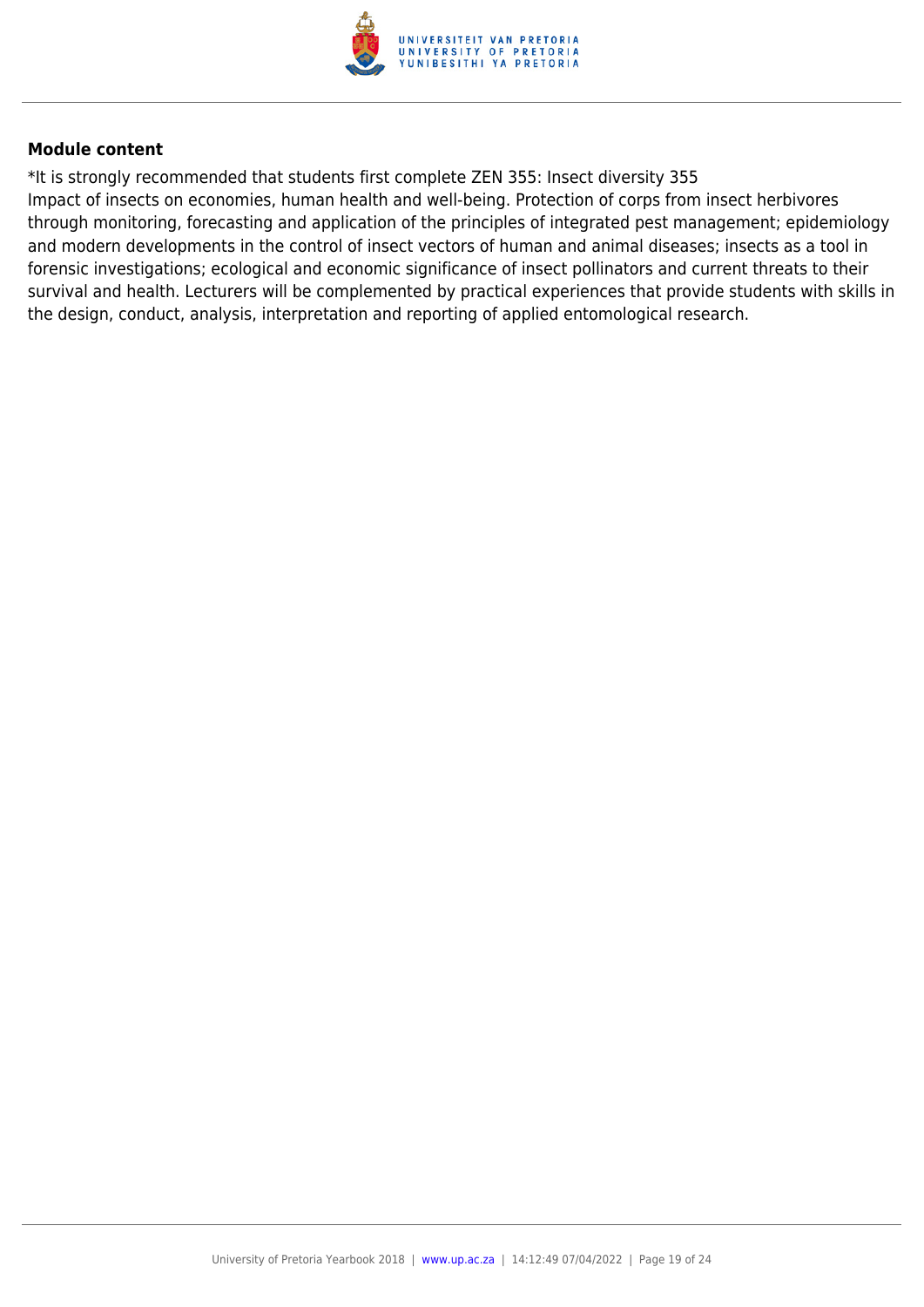

## Curriculum: Final year

**Minimum credits: 150**

#### **Minimum credits:**

 $Core = 166$ 

## **Core modules**

## **Vegetable crops 410 (AGR 410)**

| <b>Module credits</b>         | 15.00                                       |
|-------------------------------|---------------------------------------------|
| <b>Prerequisites</b>          | No prerequisites.                           |
| <b>Contact time</b>           | 2 lectures per week, fortnightly practicals |
| <b>Language of tuition</b>    | Separate classes for Afrikaans and English  |
| <b>Department</b>             | Department of Plant and Soil Sciences       |
| <b>Period of presentation</b> | Semester 1                                  |

#### **Module content**

Integration of agronomic, pedological, botanical, economic and management considerations in crop production systems with a view to sustainable maximum economic yield. Case studies of specific crops.

## **Crop physiology 461 (APS 461)**

| <b>Module credits</b>         | 15.00                                       |
|-------------------------------|---------------------------------------------|
| <b>Prerequisites</b>          | GKD 250 and BOT 356                         |
| <b>Contact time</b>           | 2 lectures per week, fortnightly practicals |
| <b>Language of tuition</b>    | Module is presented in English              |
| <b>Department</b>             | Department of Plant and Soil Sciences       |
| <b>Period of presentation</b> | Semester 2                                  |

#### **Module content**

An overview of photosynthesis and respiration, with the aim of examining the physiological basis of yield in cropping systems. This includes an assessment of parameters for determining plant growth, factors governing yield, partitioning of photoassimilates within plants and opportunities for increasing yield. Crop growth and yield will be put into context of a changing global climate. Evaluation of the manner in which plants respond to various abiotic stresses and how plants sense changing environments. The various roles of plant growth regulators in plants and the importance of these compounds in agriculture.

## **Soil fertility, soil microbiology and plant nutrition 420 (GKD 420)**

| <b>Module credits</b> | 15.00             |
|-----------------------|-------------------|
| <b>Prerequisites</b>  | <b>GKD 250 GS</b> |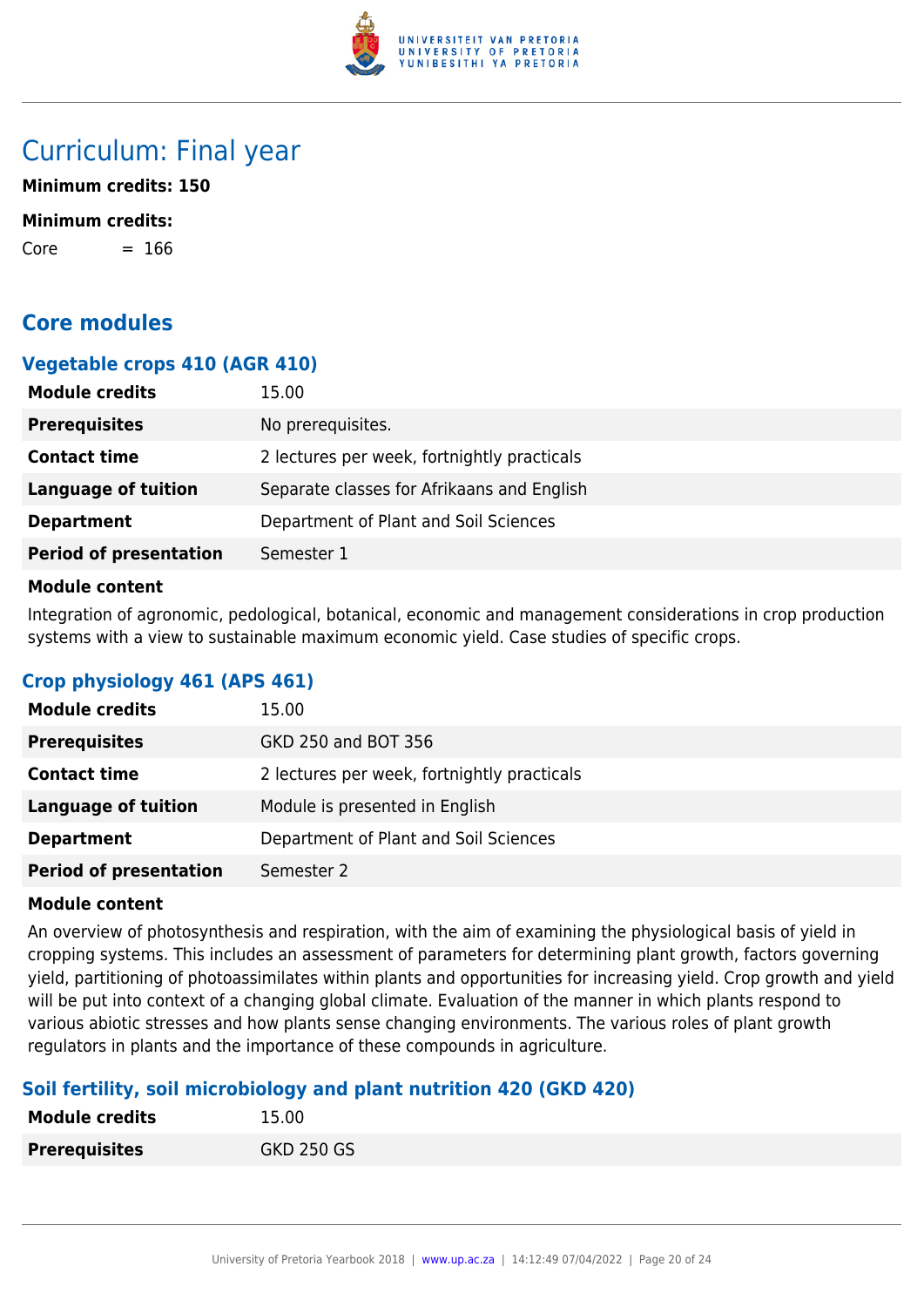

| <b>Contact time</b>           | 1 practical per week, 3 lectures per week  |
|-------------------------------|--------------------------------------------|
| <b>Language of tuition</b>    | Separate classes for Afrikaans and English |
| <b>Department</b>             | Department of Plant and Soil Sciences      |
| <b>Period of presentation</b> | Semester 2                                 |

Soil ultimately controls nutrient supply to plants and organisms. The health and resilience of biota are therefore closely link to the interaction between the pedosphere and the biosphere. This course deals with the availability and uptake of macro and micro nutrients in the plant - microbial– soil system, nutrient deficiencies and toxicities, as well as soil properties and soil environmental conditions that influence soil fertility and its suitability to act as a growth medium. Practical work includes the laboratory evaluation of soil fertility and greenhouse pot trials to investigate nutrient uptake as well as deficiencies and toxicities symptoms in plants.

## **Fruit tree crops 420 (HSC 420)**

| <b>Module credits</b>         | 15.00                                     |
|-------------------------------|-------------------------------------------|
| <b>Prerequisites</b>          | GKD 250 and PGW 350                       |
| <b>Contact time</b>           | 1 practical per week, 4 lectures per week |
| <b>Language of tuition</b>    | Module is presented in English            |
| <b>Department</b>             | Department of Plant and Soil Sciences     |
| <b>Period of presentation</b> | Semester 2                                |

#### **Module content**

Crop modelling, climate zones, climate requirements, cultivation regions, economic importance, anatomy and morphology, phenological modelling. Commercially important scions, rootstocks and their interactions. Crop management including fertilization, irrigation, pest and disease complex, tree and fruit manipulation, physiological disorders of economically important tropical, subtropical and temperate fruit crops produced in Southern Africa.

## **Ornamental horticulture 490 (HSC 490)**

| <b>Module credits</b>         | 15.00                                       |
|-------------------------------|---------------------------------------------|
| <b>Prerequisites</b>          | No prerequisites.                           |
| <b>Contact time</b>           | 2 lectures per week, fortnightly practicals |
| <b>Language of tuition</b>    | Separate classes for Afrikaans and English  |
| <b>Department</b>             | Department of Plant and Soil Sciences       |
| <b>Period of presentation</b> | Semester 1                                  |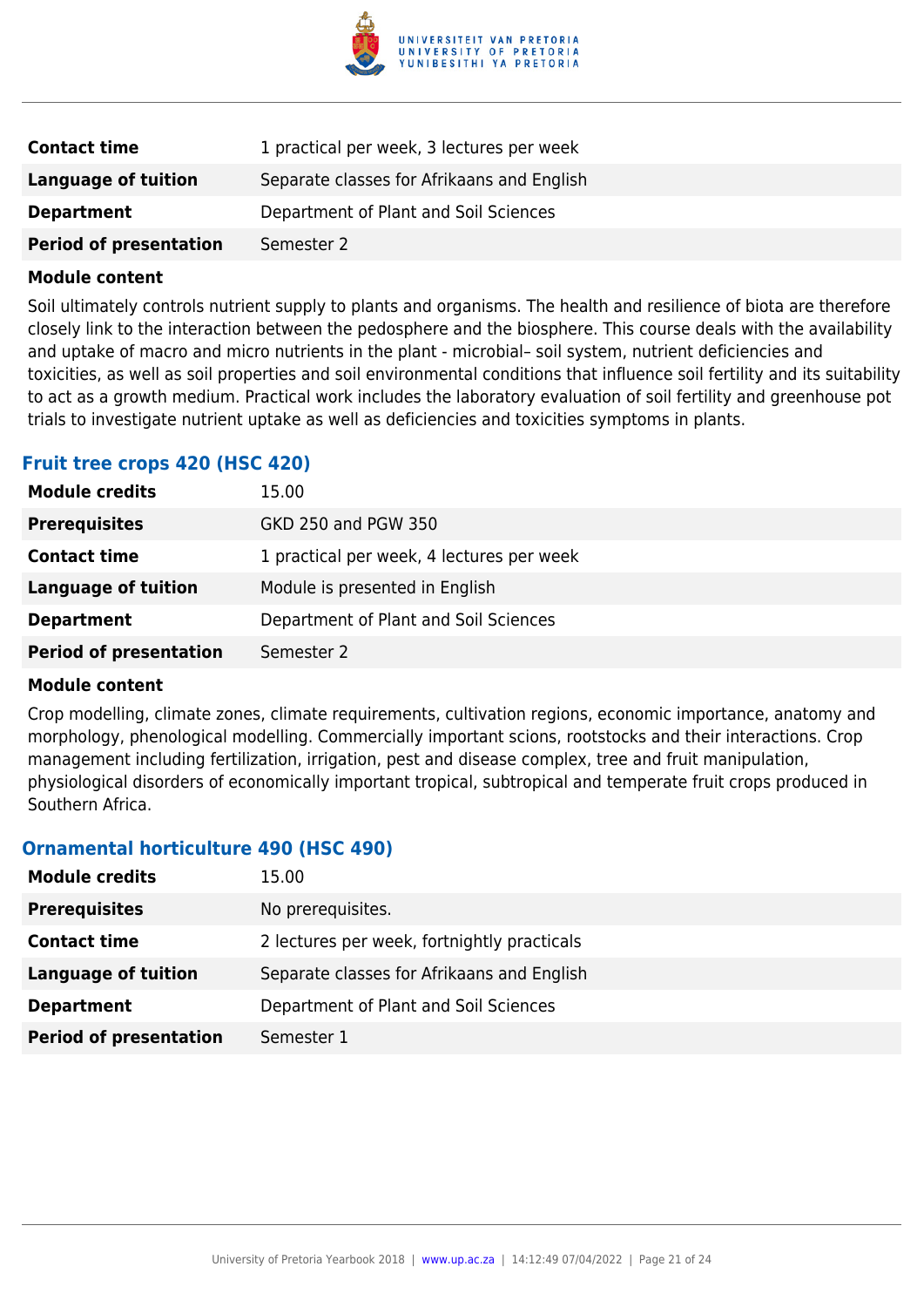

Economic importance of cut flowers, ornamentals and turfgrass. Taxonomy and plant description. Climatic requirements and production practices including establishing, growth manipulation, nutritional requirements, irrigation, pest and disease control, harvest and post-harvest handling. Identification of ornamental plants for commercial and landscape use. Climatic, reproduction and maintenance requirements for trees, palms, cycads, shrubs, flowering plants, ground covers, turfgrass, climbers and indoor plants. Functional and aesthetic value of plants in a landscape or indoors. Excursions to nurseries and practical experience on the experimental farm is compulsory for all participants in this module.

## **Environmental biophysics 450 (LKM 450)**

| <b>Prerequisites</b><br><b>WTW 134</b><br>2 lectures per week, fortnightly practicals<br><b>Contact time</b><br><b>Language of tuition</b><br>Separate classes for Afrikaans and English<br>Department of Plant and Soil Sciences<br><b>Department</b> | <b>Module credits</b> | 15.00 |
|--------------------------------------------------------------------------------------------------------------------------------------------------------------------------------------------------------------------------------------------------------|-----------------------|-------|
|                                                                                                                                                                                                                                                        |                       |       |
|                                                                                                                                                                                                                                                        |                       |       |
|                                                                                                                                                                                                                                                        |                       |       |
|                                                                                                                                                                                                                                                        |                       |       |
| <b>Period of presentation</b><br>Semester 1                                                                                                                                                                                                            |                       |       |

#### **Module content**

Environmental variables. Quantitative description and measurement of atmospheric environmental variables and water in organisms. Mass and energy fluxes. Quantitative description of energy fluxes in organisms' environments. Energy balances of animals and plant communities will be derived.

## **Weed science 413 (OKW 413)**

| <b>Module credits</b>         | 15.00                                       |
|-------------------------------|---------------------------------------------|
| <b>Prerequisites</b>          | <b>PLG 251</b>                              |
| <b>Contact time</b>           | 2 lectures per week, fortnightly practicals |
| <b>Language of tuition</b>    | Separate classes for Afrikaans and English  |
| <b>Department</b>             | Department of Plant and Soil Sciences       |
| <b>Period of presentation</b> | Semester 2                                  |

## **Module content**

Identification of important weeds of crops, gardens and recreational areas.

Identification of alien invasive and indigenous encroaching species. Impacts of weeds on desirable vegetation. Interference between crop and weed species through allelopathy and competition phenomena. Role of weeds in plant-biodiversity and crop production potential. Weeds in annual and perennial crop situations. Weed biology and ecology. Mechanical, cultural, biological and chemical weed management practices. Integrated weed management. Herbicide formulations and application techniques. Modes of action of herbicides, and their behaviour and fate in the environment.

## **Seminar 400 (PGW 400)**

**Module credits** 15.00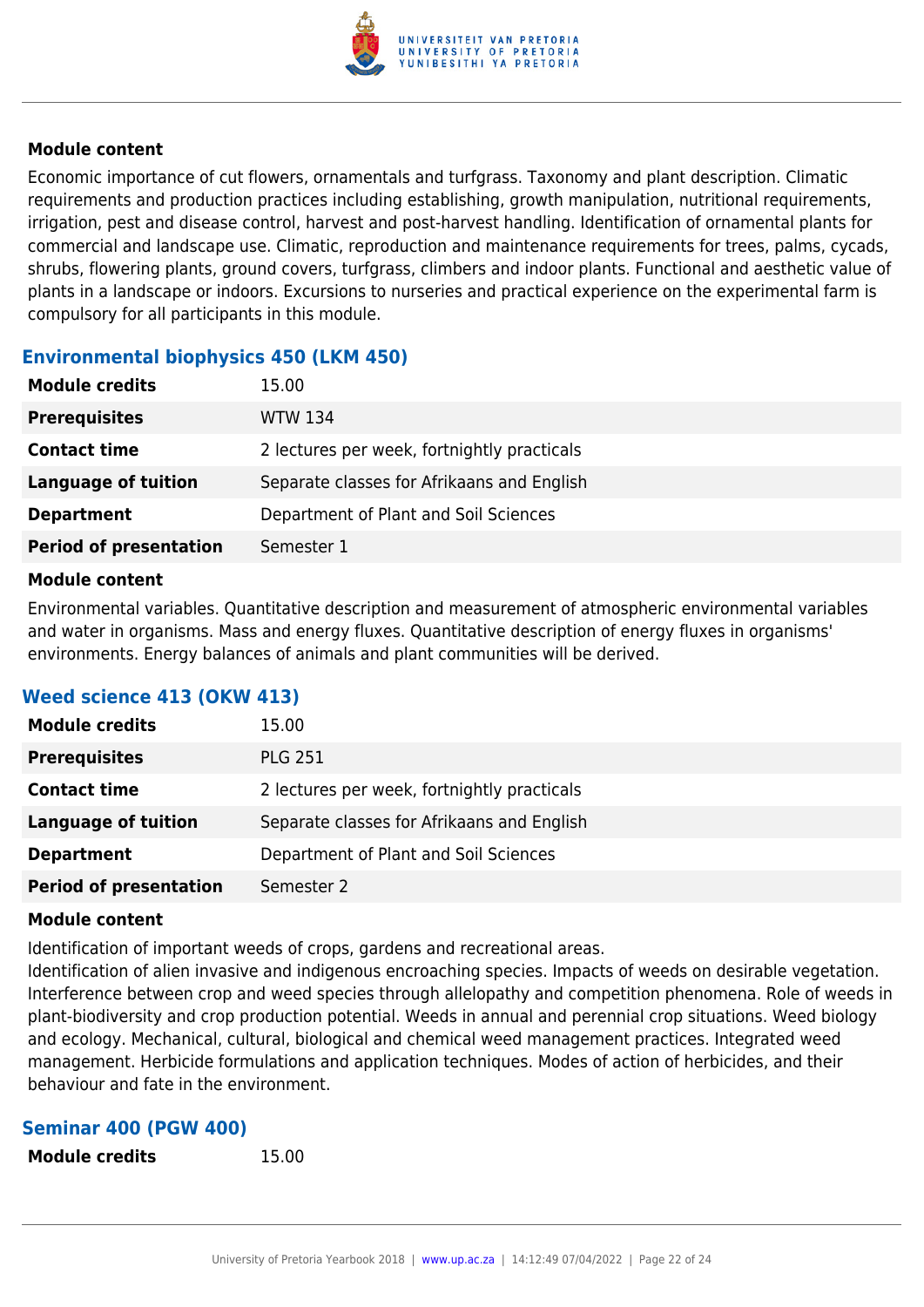

| <b>Prerequisites</b>          | No prerequisites.                          |
|-------------------------------|--------------------------------------------|
| <b>Contact time</b>           | 1 lecture per week, 3 seminars per week    |
| Language of tuition           | Separate classes for Afrikaans and English |
| <b>Department</b>             | Department of Plant and Soil Sciences      |
| <b>Period of presentation</b> | Year                                       |

Basic principles of the scientific process. Literature accessing and article assessment. Manuscript preparation and presentation of seminars. Basic instruction on the use of visual aids, etc. for effective oral presentations.

## **Experimental design and analysis 421 (PGW 421)**

| <b>Module credits</b>         | 15.00                                       |
|-------------------------------|---------------------------------------------|
| <b>Prerequisites</b>          | <b>BME 120</b>                              |
| <b>Contact time</b>           | 2 lectures per week, fortnightly practicals |
| <b>Language of tuition</b>    | Separate classes for Afrikaans and English  |
| <b>Department</b>             | Department of Plant and Soil Sciences       |
| <b>Period of presentation</b> | Semester 1                                  |

#### **Module content**

Basic experimental designs. Measurement and control over experimental error. Factorial experiments and interactions. Analysis of variance (ANOVA) and data interpretation.

## **Advanced pasture science 450 (WDE 450)**

| <b>Module credits</b>         | 15.00                                      |
|-------------------------------|--------------------------------------------|
| <b>Prerequisites</b>          | <b>WDE 320</b>                             |
| <b>Contact time</b>           | 2 lectures per week, 3 practicals per week |
| <b>Language of tuition</b>    | Separate classes for Afrikaans and English |
| <b>Department</b>             | Department of Plant and Soil Sciences      |
| <b>Period of presentation</b> | Semester 1                                 |